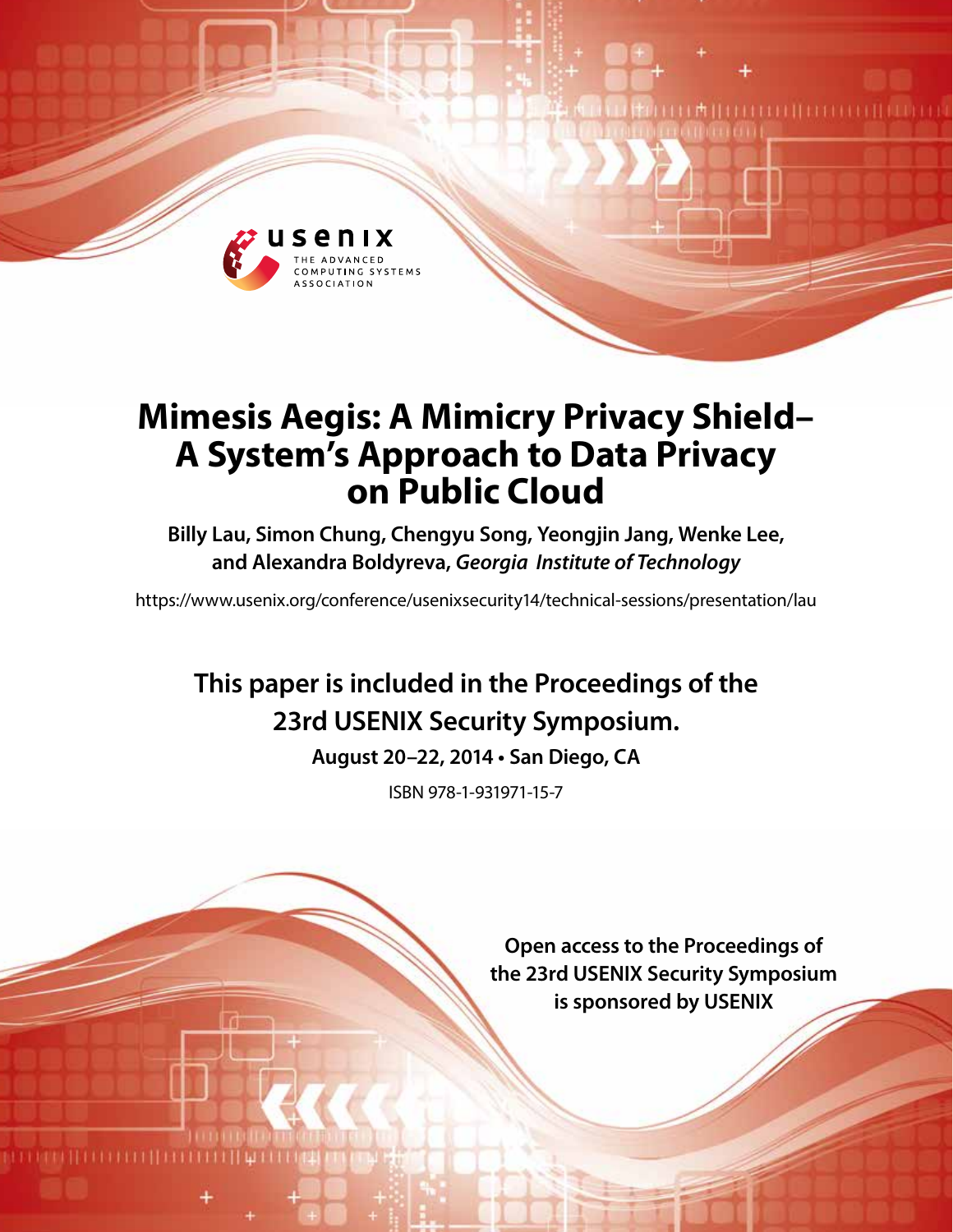## Mimesis Aegis: A Mimicry Privacy Shield

A System's Approach to Data Privacy on Public Cloud

Billy Lau, Simon Chung, Chengyu Song, Yeongjin Jang, Wenke Lee, and Alexandra Boldyreva

*College of Computing, Georgia Institute of Technology, Atlanta, GA 30332*

{billy, pchung, csong84, yeongjin.jang, wenke, sasha.boldyreva}@cc.gatech.edu

1

### Abstract

Users are increasingly storing, accessing, and exchanging data through public cloud services such as those provided by Google, Facebook, Apple, and Microsoft. Although users may want to have faith in cloud providers to provide good security protection, the confidentiality of any data in public clouds can be violated, and consequently, while providers may not be "doing evil," we can not and should not trust them with data confidentiality.

To better protect the privacy of user data stored in the cloud, in this paper we propose a privacy-preserving system called *Mimesis Aegis (M-Aegis)* that is suitable for mobile platforms. M-Aegis is a new approach to user data privacy that not only provides isolation but also preserves the user experience through the creation of a conceptual layer called *Layer 7.5 (L-7.5)*, which is interposed between the application (OSI Layer 7) and the user (Layer 8). This approach allows M-Aegis to implement true end-to-end encryption of user data with three goals in mind: 1) complete data and logic isolation from untrusted entities; 2) the preservation of original user experience with target apps; and 3) applicable to a large number of apps and resilient to app updates.

In order to preserve the exact application workflow and look-and-feel, M-Aegis uses L-7.5 to put a transparent window on top of existing application GUIs to both intercept plaintext user input before transforming the input and feeding it to the underlying app, and to reversetransform the output data from the app before displaying the plaintext data to the user. This technique allows M-Aegis to transparently integrate with most cloud services without hindering usability and without the need for reverse engineering. We implemented a prototype of M-Aegis on Android and show that it can support a number of popular cloud services, e.g. Gmail, Facebook Messenger, WhatsApp, etc.

Our performance evaluation and user study show that users incur minimal overhead when adopting M-Aegis

on Android: imperceptible encryption/decryption latency and a low and adjustable false positive rate when searching over encrypted data.

## 1 Introduction

A continuously increasing number of users now utilize mobile devices [2] to interact with public cloud services (PCS) (e.g. Gmail, Outlook, and WhatsApp) as an essential part of their daily lives. While the user's connectivity to the Internet is improved with mobile platforms, the problem of preserving data privacy while interacting with PCS remains unsolved. In fact, news about the US government's alleged surveillance programs reminds everybody about a very unsatisfactory status quo: while PCS are essentially part of everyday life, the default method of utilizing them exposes users to privacy breaches, because it implicitly requires the users to trust the PCS providers with the confidentiality of their data; but such trust is unjustified, if not misplaced. Incidents that demonstrate breach of this trust are easy to come by: 1) PCS providers are bound by law to share their users' data with surveillance agencies [14], 2) it is the business model of the PCS providers to mine their users' data and share it with third parties [11, 22, 24, 40], 3) operator errors [34] can result in unintended data access, and 4) data servers can be compromised by attackers [47].

To alter this undesirable status quo, solutions should be built based on an updated trust model of everyday communication that better reflects the reality of the threats mentioned above. In particular, new solutions must first assume PCS providers to be untrusted. This implies that all other entities that are controlled by the PCS providers, including the apps that users installed to engage with the PCS, must also be assumed untrusted.

Although there are a plethora of apps available today that come in various combinations of look and feel and features, we observed that many of these apps provide text communication services (e.g. email or private/group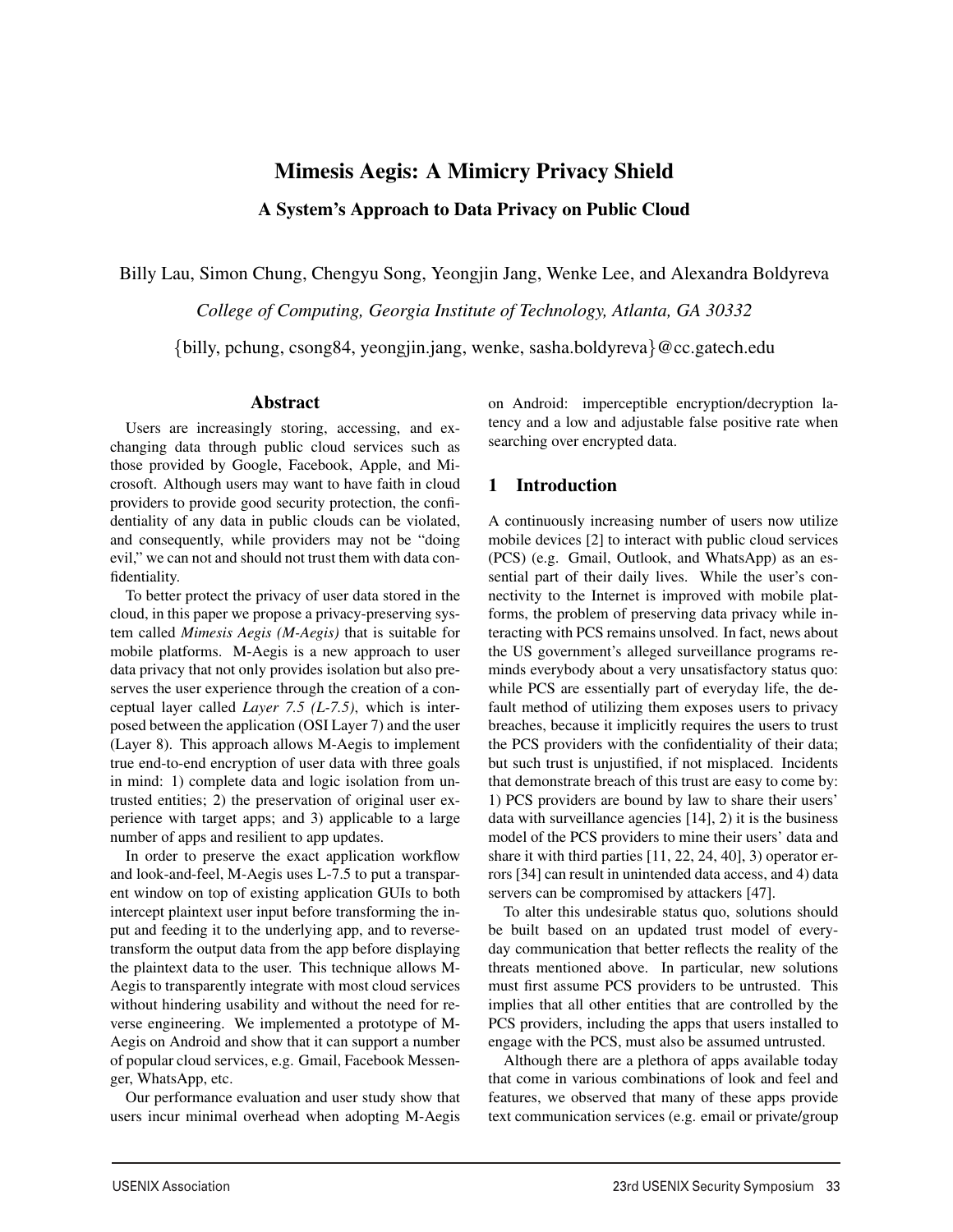messaging categories). Users can still enjoy the same quality of service<sup>1</sup> without needing to reveal their plaintext data to PCS providers. PCS providers are essentially message routers that can function normally without needing to know the content of the messages being delivered, analogous to postmen delivering letters without needing to learn the actual content of the letters.

Therefore, applying end-to-end encryption (E2EE) without assuming trust in the PCS providers seems to solve the problem. However, in practice, the direct application of E2EE solutions onto the mobile device environment is more challenging than originally thought [65, 59]. A good solution must present clear advantages to the entire mobile security ecosystem. In particular it must account for these factors: 1) the users' ease-of-use, hence acceptability and adoptability; 2) the developers' efforts to maintain support; and 3) the feasibility and deployability of solution on a mobile system. From this analysis, we formulate three design goals that must be addressed coherently:

- 1. For a solution to be secure, it must be properly isolated from untrusted entities. It is obvious that E2EE cannot protect data confidentiality if plaintext data or an encryption key can be compromised by architectures that risk exposing these values. Traditional solutions like PGP [15] and newer solutions like Gibberbot [5], TextSecure [12], and SafeSlinger [41] provide good isolation, but force users to use custom apps, which can cause usability problems (refer to (2)). Solutions that repackage/rewrite existing apps to introduce additional security checks [68, 26] do not have this property (further discussed in Sect. 2.3). Solutions in the form of browser plugins/extensions also do not have this property (further discussed in Sect. 2.2), and they generally do not fit into the mobile security landscape because many mobile browsers do not support extensions [7], and mobile device users do not favor using mobile browsers [27] to access PCS. Therefore, we rule out conventional browserplugin/extension-based solutions.
- 2. For a solution to be adoptable, it must preserve the user experience. We argue that users will not accept solutions that require them to switch between different apps to perform their daily tasks. Therefore, simply porting solutions like PGP to a mobile platform would not work, because it forces users to use a separate and custom app, and it is impossible to recreate the richness and unique user experience of all existing text routing apps offered by various PCS providers today. In the context of mobile devices, PCS are competing for market share not only by of-

2

fering more reliable infrastructure to facilitate user communication, but also by offering a better user experience [16, 58]. Ultimately, users will choose apps that feel the most comfortable. To reduce interference with a user's interaction with the app of their choice, security solutions must be retrofittable to existing apps. Solutions that repackage/rewrite existing apps have this criterion.

3. For a solution to be sustainable, it must be easy to maintain and scalable: the solution must be sufficiently general-purpose, require minimal effort to support new apps, and withstand app updates. In the past, email was one of the very few means of communication. Protecting it is relatively straightforward because email protocols (e.g. POP and IMAP) are well defined. Custom privacy-preserving apps can therefore be built to serve this need. However, with the introduction of PCS that are becoming indispensable in a user's everyday life, a good solution should also be able to integrate security features into apps without requiring reverse engineering of the apps' logic and/or network protocols, which are largely undocumented and possibly proprietary (e.g. Skype, WhatsApp, etc.).

In this paper, we introduce *Mimesis Aegis (M-Aegis)*, a privacy-preserving system that mimics the look and feel of existing apps to preserve their user experience and workflow on mobile devices, without changing the underlying OS or modifying/repackaging existing apps. M-Aegis achieves the three design goals by operating at a conceptual layer we call *Layer 7.5 (L-7.5)* that is positioned above the existing application layer (OSI Layer 7 [8]), and interacts directly with the user (popularly labeled as Layer 8 [19, 4]).

From a system's perspective, L-7.5 is a transparent window in an isolated process that interposes itself between Layer 7 and 8. The interconnectivity between these layers is achieved using the accessibility framework, which is available as an essential feature on modern operating systems. Note that utilizing accessibility features for unorthodox purposes have been proposed by prior work [56, 48] that achieves different goals. L-7.5 extracts the GUI information of an app below it through the OS's user interface automation/accessibility (UIA) library. Using this information, M-Aegis is then able to proxy user input by rendering its own GUI (with a different color as visual cue) and subsequently handle those input (e.g. to process plaintext data or intercept user button click). Using the same UIA library, L-7.5 can also programmatically interact with various UI components of the app below on behalf of the user (refer to Sect. 3.3.2 for more details). Since major software vendors today have pledged their commitment towards continuous sup-

<sup>&</sup>lt;sup>1</sup>the apps' functionalities and user experience are preserved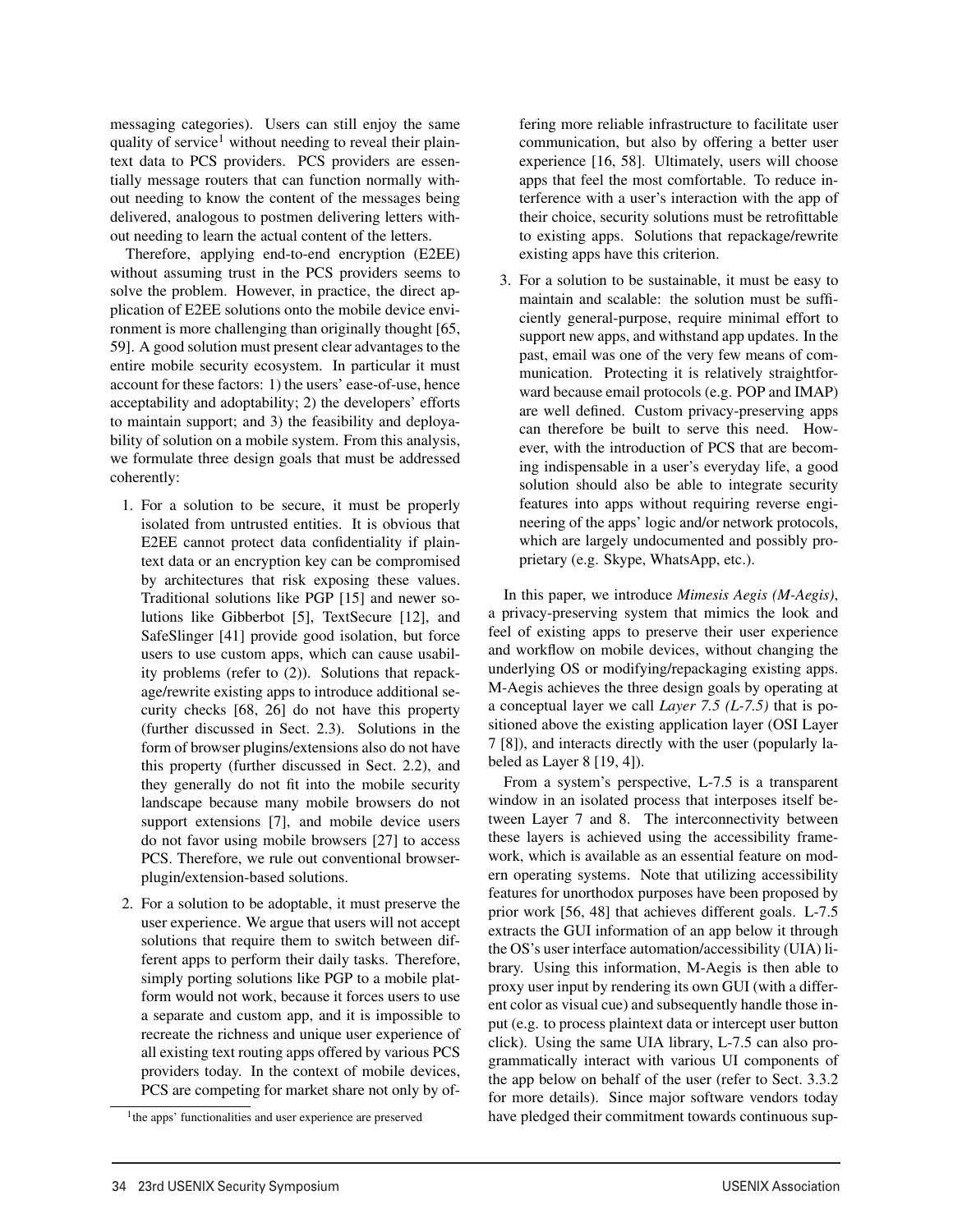port and enhancement of accessibility interface for developers [9, 20, 6, 1], our UIA-based technique is applicable and sustainable on all major platforms.

From a security design perspective, M-Aegis provides two privacy guarantees during a user's interaction with a target app: 1) all input from the user first goes to L-7.5 (and is optionally processed) before being passed to an app. This means that confidential data and user intent can be fully captured; and 2) all output from the app must go through L-7.5 (and is optionally processed) before being displayed to the user.

From a developer's perspective, accessing and interacting with a target app's UI components at L-7.5 is similar to that of manipulating the DOM tree of a web app using JavaScript. While DOM tree manipulation only works for browsers, UIA works for all apps on a platform. To track the GUI of an app, M-Aegis relies on resource id names available through the UIA library. Therefore, M-Aegis is resilient to updates that change the look and feel of the app (e.g. GUI position or color). It only requires resource id names to remain the same, which, through empirical evidence, often holds true. Even if a resource id changes, minimal effort is required to rediscover resource id names and remap them to the logic in M-Aegis. From our experience, M-Aegis does not require developer attention across minor app updates.

From a user's perspective, M-Aegis is visible as an always-on-top button. When it is turned on, users will perceive that they are interacting with the original app in plaintext mode. The only difference is the GUI of the original app will appear in a different color to indicate that protection is activated. This means that subtle features that contribute towards the entire user experience such as spell checking and in-app navigation are also preserved. However, despite user perception, the original app *never* receives plaintext data. Figure 1 gives a high level idea of how M-Aegis creates an L-7.5 to protect user's data privacy when interacting with Gmail.

For users who would like to protect their email communications, they will also be concerned if encryption will affect their ability to search, as it is an important aspect of user productivity [64]. For this purpose, we designed and incorporated a new searchable encryption scheme named *easily-deployable efficiently-searchable symmetric encryption scheme* (EDESE) into M-Aegis that allows search over encrypted content without any server-side modification. We briefly discuss the design considerations and security concerns involved in supporting this functionality in Sect 3.3.4.

As a proof of concept, we implemented a prototype M-Aegis on Android that protects user data when interfacing with text-based PCS. M-Aegis supports email apps like Gmail and messenger apps like Google Hangout,

3



Figure 1: This diagram shows how M-Aegis uses L-7.5 to transparently reverse-transform the message "deadbeef" into "Hi there", and also allows a user to enter their plaintext message "Hello world" into M-Aegis's text box. To the user, the GUI looks exactly the same as the original app. When the user decides to send a message, the "Hello world" message will be transformed and relayed to the underlying app.

WhatsApp, and Facebook Chat. It protects data privacy by implementing E2EE that passes no plaintext to an app while also preserving the user experience and workflow. We also implemented a version of M-Aegis on the desktop to demonstrate the generality of our approach. Our initial performance evaluation and user study shows that users incur minimal overhead in adopting M-Aegis on Android. There is imperceptible encryption/decryption latency and a low and adjustable false positive rate when searching over encrypted data.

In summary, these are the major contributions of our work:

- We introduced Layer 7.5 (L-7.5), a conceptual layer that directly interacts with users on top of existing apps. This is a novel system approach that provides seemingly contrasting features: transparent interaction with a target app and strong isolation from the target app.
- We designed and built Mimesis Aegis based on the concept of L-7.5, a system that preserves user privacy when interacting with PCS by ensuring data confidentiality. Essential functionalities of existing apps, especially search (even over encrypted data), are also supported without any server-side modification.
- We implemented two prototypes of Mimesis Aegis, one on Android and the other on Windows, with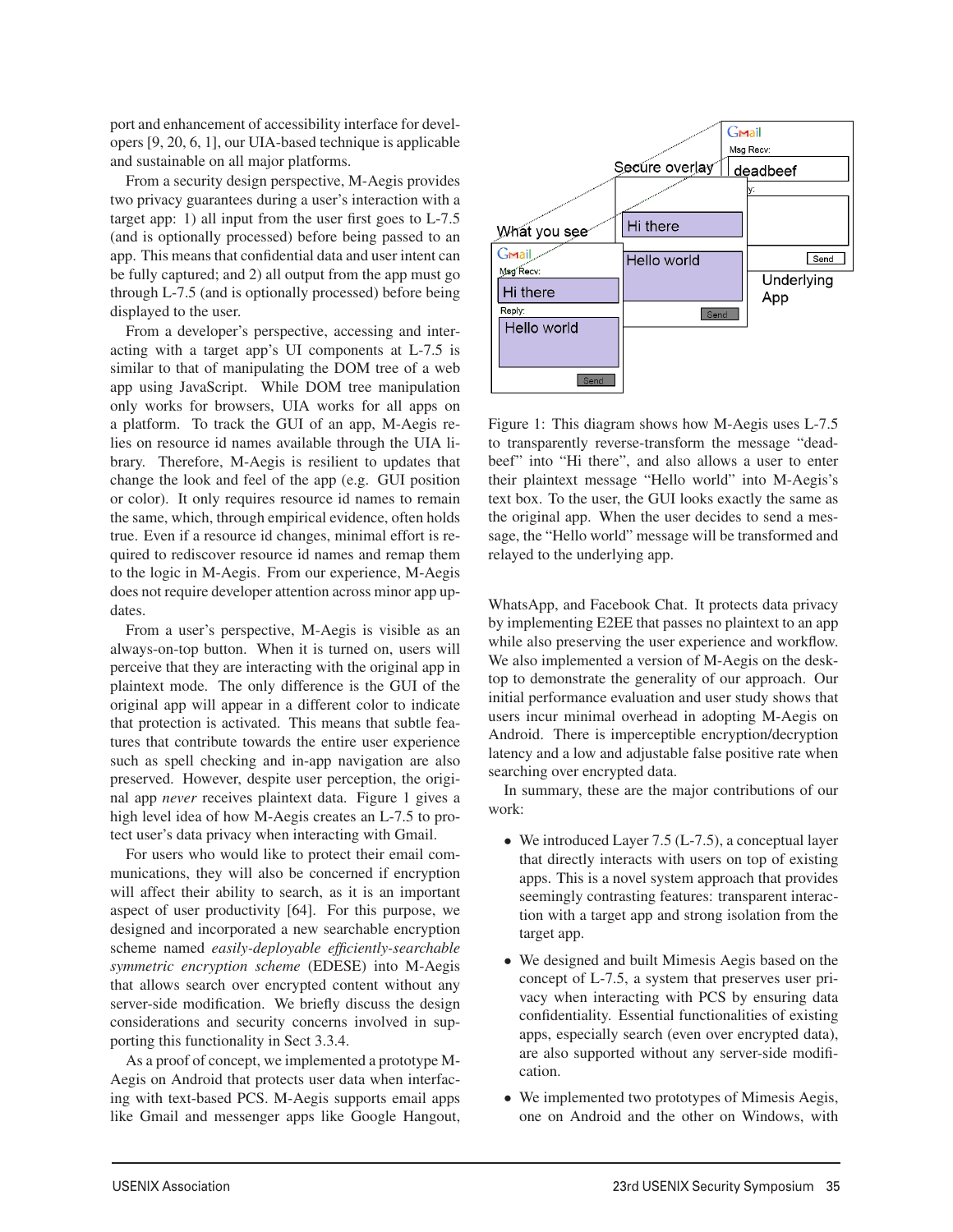support for various popular public cloud services, including Gmail, Facebook Messenger, Google Hangout, WhatsApp, and Viber.

• We designed and conducted a user study that demonstrated the acceptability of our solution.

The rest of the paper is structured as follows. Section 2 compares our work to related work. Section 3 discusses the threat model and the design of M-Aegis. Section 4 presents the implementation of M-Aegis and the challenges we solved during the process. Section 5 presents performance evaluations and user study of the acceptability of M-Aegis on Android. Section 6 discusses limitations of our work and answers some common questions that readers may have about our system. Section 7 discusses future work and concludes our work.

## 2 Related Work

Since M-Aegis is designed to achieve the three design goals described in Sect. 1 while seamlessly integrating end-to-end encryption into user's communication, we discuss how well existing works achieve some of these goals and how they differ from our work. As far as we know, there is no existing work that achieves all the three design goals.

## 2.1 Standalone Solutions

There are many standalone solutions that aim to protect user data confidentiality. Solutions like PGP [15] (including S/MIME [37]), Gibberbot [5], TextSecure [12], SafeSlinger [41], and FlyByNight [55] provides secure messaging and/or file transfer through encryption of user data. These solutions provide good isolation from untrusted entities. However, since they are designed as standalone custom apps, they do not preserve the user experience, requiring users to adopt a new workflow on a custom app. More importantly, these solutions are not retrofittable to existing apps on the mobile platform.

Like M-Aegis, Cryptons [36] introduced a similarly strong notion of isolation through its custom abstractions. However, Cryptons assumes a completely different threat model that trusts PCS, and requires both server and client (app) modifications. Thus, Cryptons could not protect a user's communication using existing messaging apps while assuming the provider to be untrusted. We also argue that it is non-trivial to modify Cryptons to achieve the three design goals we mentioned in Sect. 1.

## 2.2 Browser Plugin/Extension Solutions

Other solutions that focus on protecting user privacy include Cryptocat [3], Scramble! [24], TrustSplit [40], NOYB (None of Your Business) [46], and SafeButton [53]. Some of these assume different threat models, and achieve different goals. For example, NOYB protects a user's Facebook profile data while SafeButton tries to keep a user's browsing history private. Most of these solutions try to be transparently integrated into user workflow. However, since these solutions are mostly based on browser plugins/extensions, they are not applicable to the mobile platform.

Additionally, Cryptocat and TrustSplit require new and/or independent service providers to support their functionalities. However, M-Aegis works with the existing service providers without assuming trust or requiring modification to server-side communication.

## 2.3 Repackaging/Rewriting Solutions

There is a category of work that repackages/rewrites an app's binary to introduce security features, such as Aurasium [68], Dr. Android [49], and others [26]. Our solution is similar to these approaches in that we can retrofit our solutions to existing apps and still preserve user experience, but is different in that M-Aegis' coverage is not limited to apps that do not contain native code. Also, repackaging-based approaches suffer from the problem that they will break app updates. In some cases, the security of such solutions can be circumvented because the isolation model is unclear, i.e. the untrusted code resides in the same address space as the reference monitor (e.g. Aurasium).

## 2.4 Orthogonal Work

4

Although our work focuses on user interaction on mobile platforms with cloud providers, we assume a very different threat model than those that focus on more robust permission model infrastructures and those that focus on controlling/tracking information flow, such as Taint-Droid [38] and Airbag [67]. These solutions require changes to the underlying app, framework, or the OS, but M-Aegis does not.

Access Control Gadgets (ACG) [57] uses user input as permission granting intent to allow apps to access user owned resources. Although we made the same assumptions as ACG to capture authentic user input, ACG is designed for a different threat model and security goal than ours. Furthermore, ACG requires a modified kernel but M-Aegis does not.

Persona [23] presents a completely isolated and new online social network that provides certain privacy and security guarantees to the users. While related, it differs from the goal of M-Aegis.

Frientegrity [43] and Gyrus [48] focus on different aspects of integrity protection of a user's data.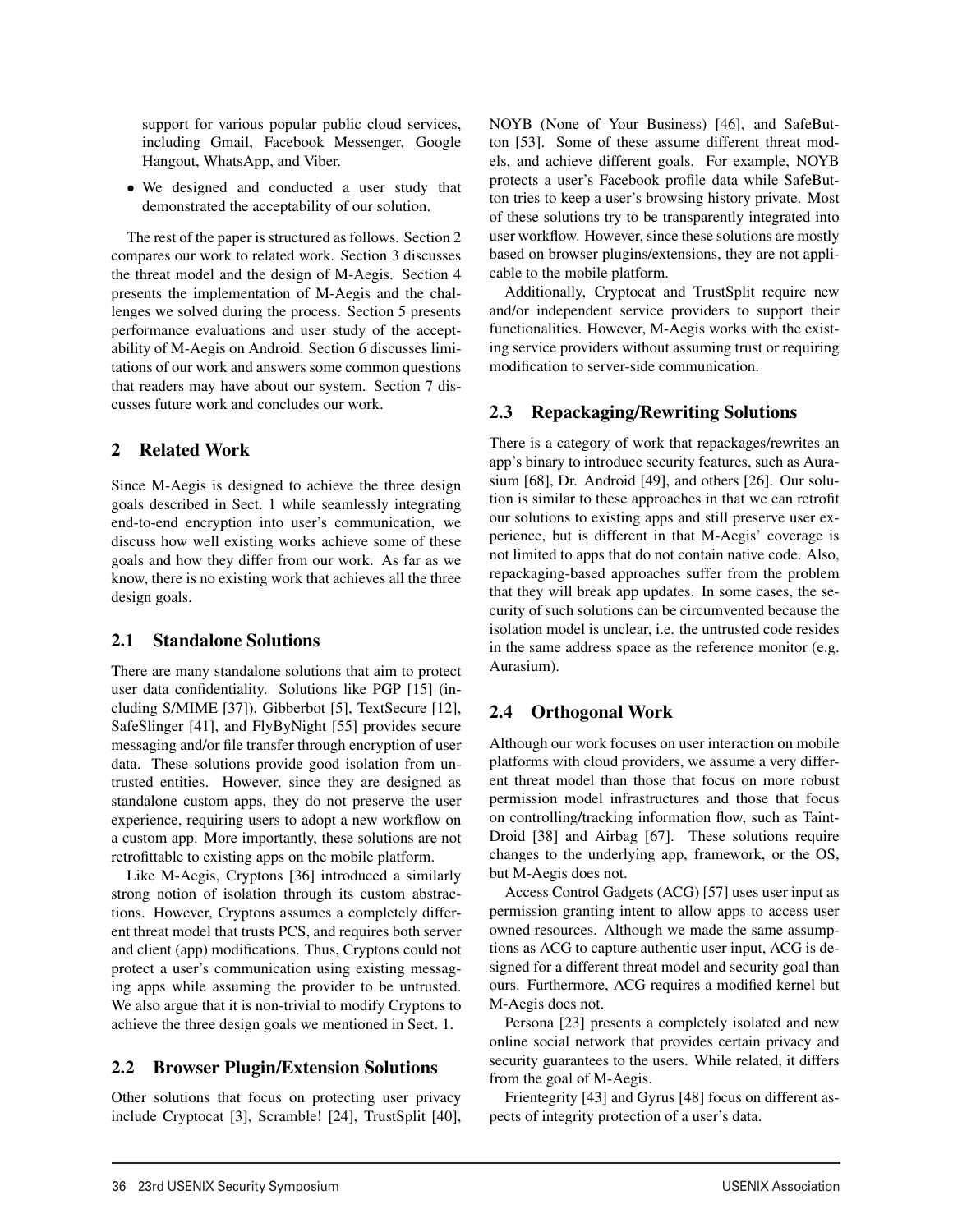Tor [35] is well known for its capability to hide a user's IP address while browsing the Internet. However, it focuses on anonymity guarantees while M-Aegis focuses on data confidentiality guarantees.

Off-the-record messaging (OTR) [30] is a secure communication protocol that provides perfect forward secrecy and malleable encryption. While OTR can be implemented on M-Aegis using the same design architecture to provide these extra properties, it is currently not the focus of our work.

## 3 System Design

## 3.1 Design Goals

In this section, we formally reiterate our design goals. We posit that a good solution must:

- 1. Offer good security by applying strong isolation from untrusted entities (defined in Sect. 3.2).
- 2. Preserve the user experience by providing users transparent interaction with existing apps.
- 3. Be easy to maintain and scale by devising a sufficiently general-purpose approach.

Above all, these goals must be satisfied within the unique set of constraints found in the mobile platform, including user experience, transparency, deployability, and adoptability factors.

## 3.2 Threat Model

#### 3.2.1 In-Scope Threats

We begin with the scope of threats that M-Aegis is designed to protect against. In general, there are three parties that pose threats to the confidentiality of users' data exposed to public cloud through mobile devices. Therefore, we assume these parties to be untrusted in our threat model:

• Public cloud service (PCS) providers. Sensitive data stored in the public cloud can be compromised in several ways: 1) PCS providers can be compelled by law [21] to provide access to a user's sensitive data to law enforcement agencies [14]; 2) the business model of PCS providers creates strong incentive for them to share/sell user data with third parties [11, 22, 24, 40]; 3) PCS administrators who have access to the sensitive data may also compromise the data, either intentionally [14] or not [34]; and 4) vulnerabilities of the PCS can be exploited by attackers to exfiltrate sensitive data [47].

- Client-side apps. Since client-side apps are developed by PCS providers to allow a user to access their services, it follows that these apps are considered untrusted too.
- Middle boxes between a PCS and a client-side app. Sensitive data can also be compromised when it is transferred between a PCS and a client-side app. Incorrect protocol design/implementation may allow attackers to eavesdrop on plaintext data or perform Man-in-the-Middle attacks [39, 18, 13].

M-Aegis addresses the above threats by creating L-7.5, which it uses to provide end-to-end encryption (E2EE) for user private data. We consider the following components as our trusted computing base (TCB): the hardware, the operating system (OS), and the framework that controls and mediates access to hardware. In the absence of physical input devices (e.g. mouse and keyboard) on mobile devices, we additionally trust the soft keyboard to not leak the keystrokes of a user. We rely on the TCB to correctly handle I/O for M-Aegis, and to provide proper isolation between M-Aegis and untrusted components.

Additionally, we also assume that all the components of M-Aegis, including L-7.5 that it creates, are trusted. The user is also considered trustworthy under our threat model in his intent. This means that he is trusted to turn on M-Aegis when he wants to protect the privacy of his data during his interaction with the PCS.

#### 3.2.2 Out of Scope Threats

5

Our threat model does not consider the following types of attacks. First, M-Aegis only guarantees the confidentiality of a user's data, but not its availability. Therefore, attacks that deny access to data (denial-of-service) either at the server or the client are beyond the scope of this work. Second, any attacks against our TCB are orthogonal to this work. Such attacks include malicious hardware [52], attacks against the hardware [66], the OS [50], the platform [63] and privilege escalation attacks (e.g. unauthorized rooting of device). However, note that M-Aegis can be implemented on a design that anchors its trust on trusted hardware and hypervisor (e.g. Gyrus [48], Storage Capsules [29]) to minimize the attack surface against the TCB. Third, M-Aegis is designed to prevent any direct flow of information from an authorized user to untrusted entities. Hence, leakages through all sidechannels [62] are beyond the scope of this work.

Since the user is assumed to be trustworthy under our threat model to use M-Aegis correctly, M-Aegis does not protect the user against social-engineering-based attacks. For example, phishing attacks to trick users into either turning off M-Aegis and/or entering sensitive information into unprotected UI components are beyond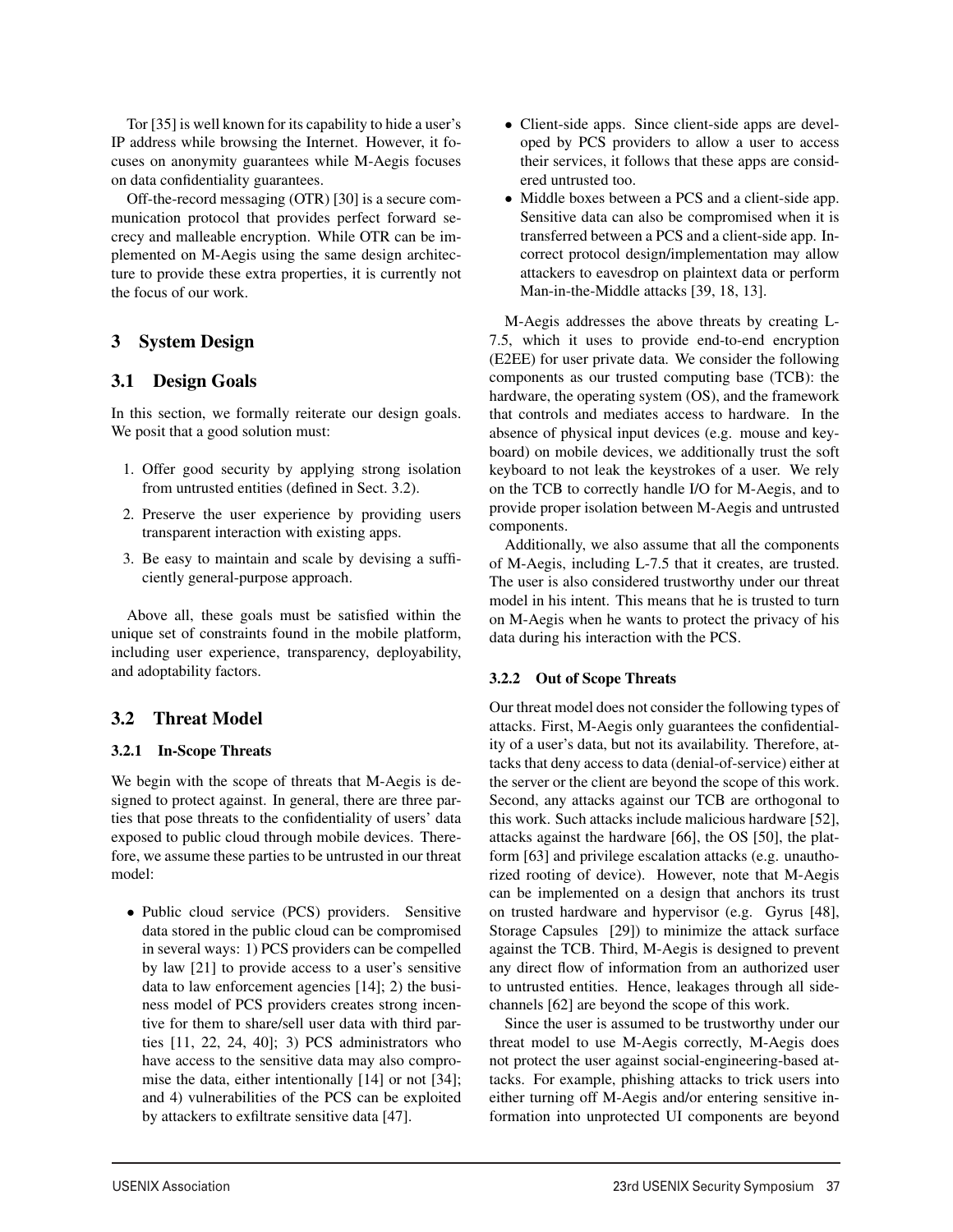the scope of our paper. Instead, M-Aegis deploys besteffort protection by coloring the UI components in L-7.5 differently from that of the default app UI.

The other limitations of M-Aegis, which are not security threats, are discussed in Sect. 6.2.

## 3.3 M-Aegis Architecture

M-Aegis is architected to fulfill all of the three design goals mentioned in Sect. 3.1. Providing strong isolation guarantees is first. To achieve this, M-Aegis is designed to execute in a separate process, though it resides in the same OS as the target client app (TCA). Besides memory isolation, the filesystem of M-Aegis is also shielded from other apps by OS app sandbox protection.

Should a greater degree of isolation be desirable, an underlying virtual-machine-based system can be adopted to provide even stronger security guarantees. However, we do not consider such design at this time as it is currently unsuitable for mobile platforms, and the adoption of such technology is beyond the scope of our paper. The main components that make up M-Aegis are as follows.

#### 3.3.1 Layer 7.5 (L-7.5)

M-Aegis creates a novel and conceptual layer called Layer 7.5 (L-7.5) to interpose itself between the user and the TCA. This allows M-Aegis to implement true end-toend encryption (E2EE) without exposing plaintext data to the TCA while maintaining the TCA's original functionalities and user experience, fulfilling the second design goal. L-7.5 is built by creating a transparent window that is always-on-top. This technique is advantageous in that it provides a natural way to handle user interaction, thus preserving user experience without the need to reverse engineer the logic of TCAs or the network protocols used by the TCAs to communicate with their respective cloud service backends, fulfilling the third design goal.

There are three cases of user interactions to handle. The first case considers interactions that do not involve data confidentiality (e.g. deleting or relabeling email). Such input do not require extra processing/transformation and can be directly delivered to the underlying TCA. Such click-through behavior is a natural property of transparent windows, and helps M-Aegis maintain the look and feel of the TCA.

The second case considers interactions that involve data confidentiality (e.g. entering messages or searching encrypted email). Such input requires extra processing (e.g. encryption and encoding operations). For such cases, M-Aegis places opaque GUIs that "mimic" the GUIs over the TCA, which are purposely painted in different colors for two reasons: 1) as a placeholder for user input so that it does not leak to the TCA, and 2) for user visual feedback. Mimic GUIs for the subject and content as seen in Fig. 3 are examples of this case. Since L-7.5 is always on top, this provides the guarantee that user input always goes to a mimic GUI instead of the TCA.

The third case considers interactions with control GUIs (e.g. send buttons). Such input requires user action to be "buffered" while the input from the second case is being processed before being relayed to the actual control GUI of the TCA. For such cases, M-Aegis creates semi-transparent mimic GUIs that register themselves to absorb/handle user clicks/taps. Again, these mimic GUIs are painted with a different color to provide a visual cue to a user. Examples of these include the purple search button in the left figure in Fig. 2 and the purple send button in Fig. 3. Note that our concept of intercepting user input is similar to that of ACG's [57] in capturing user intent, but our application of user intent differs.

#### 3.3.2 UIA Manager (UIAM)

To be fully functional, there are certain capabilities that M-Aegis requires but are not available to normal apps. First, although M-Aegis is confined within the OS' app sandbox, it must be able to determine with which TCA the user is currently interacting. This allows M-Aegis to invoke specific logic to handle the TCA, and helps M-Aegis clean up the screen when the TCA is terminated. Second, M-Aegis requires information about the GUI layout for the TCA it is currently handling. This allows M-Aegis to properly render mimic GUIs on L-7.5 to intercept user I/O. Third, although isolated from the TCA, M-Aegis must be able to communicate with the TCA to maintain functionality and ensure user experience is not disrupted. For example, M-Aegis must be able to relay user clicks to the TCA, eventually send encrypted data to the TCA, and click on TCA's button on behalf of the user. For output on screen, it must be able to capture ciphertext so that it can decrypt it and then render it on L-7.5.

M-Aegis extracts certain features from the underlying OS's accessibility framework, which are exposed to developers in the form of User Interface Accessibility/Automation (UIA) library. Using UIA, M-Aegis is not only able to know which TCA is currently executing, but it can also query the GUI tree of the TCA to get detailed information about how the page is laid out (e.g. location, size, type, and resource-id of the GUI components). More importantly, it is able to obtain information about the content of these GUI items.

Exploiting UIA is advantageous to our design as compared to other methods of information capture from the GUI, e.g. OCR. Besides having perfect content accuracy, our technique is not limited by screen size. For example,

6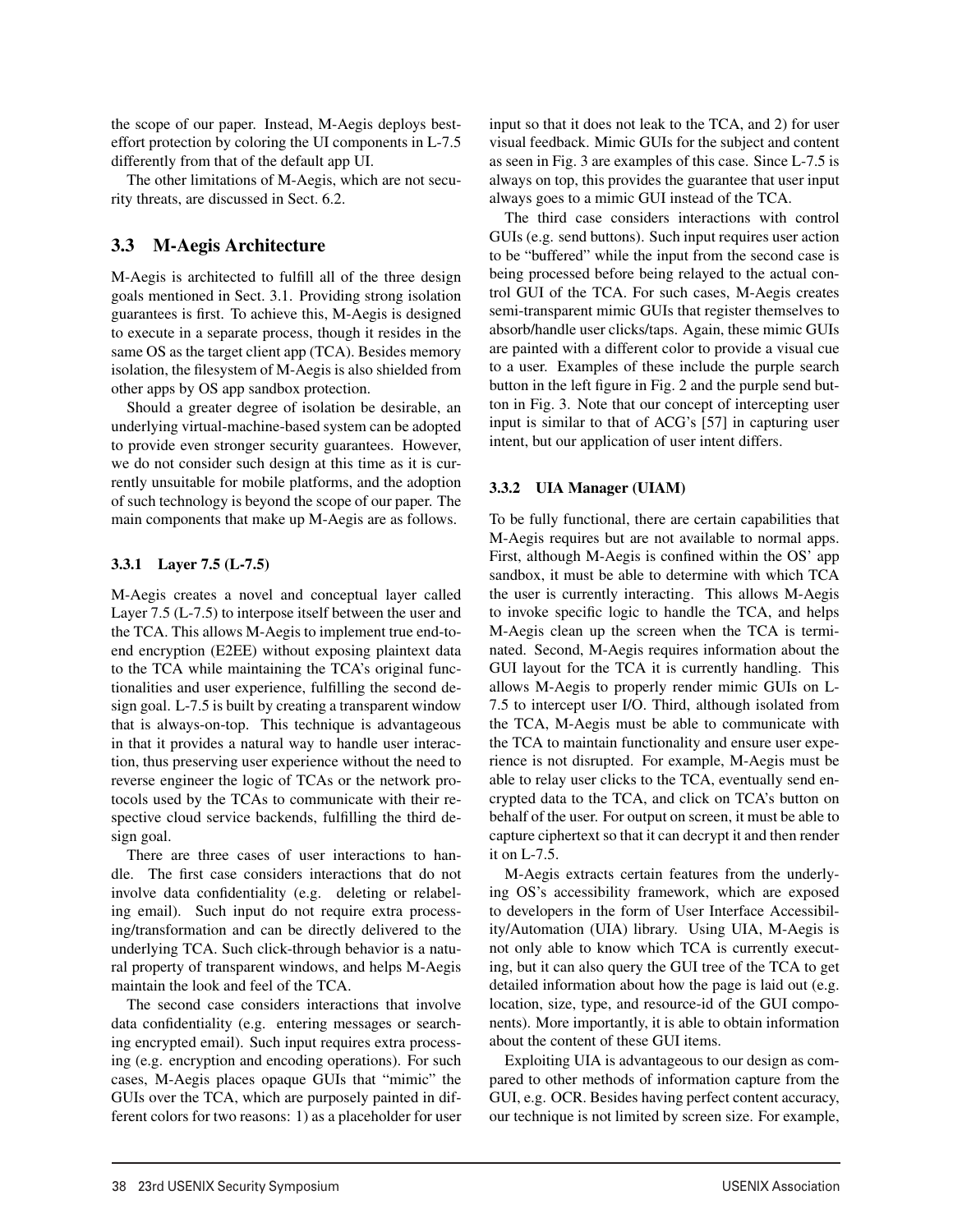

Figure 2: The figure on the left illustrates how a user perceives the Gmail preview page when M-Aegis is turned on. The figure on the right illustrates the same scenario but with M-Aegis turned off. Note that the search button is painted with a different color when M-Aegis is turned on.

7

even though the screen size may prevent full text to be displayed, M-Aegis is still able to capture text in its *entirety* through the UIA libraries, allowing us to comfortably apply decryption to ciphertext.

We thus utilize all these capabilities and advantages to build a crucial component of M-Aegis called the UIA manager (UIAM).

#### 3.3.3 Per-TCA Logic

M-Aegis can be extended to support many TCAs. For each TCA of interest, we build per-TCA logic as an extension module. The per-TCA logic is responsible for rendering the specific mimic GUIs according to information it queries from the UIAM. Therefore, per-TCA logic is responsible for handling direct user input. Specifically, it decides whether the user input will be directly passed to the TCA or be encrypted and encoded before doing so. This ensures that the TCA never obtains plaintext data while user interaction is in plaintext mode. Per-TCA logic also intercepts button clicks so that it can then instruct UIAM to emulate the user's action on the button in the underlying TCA. Per-TCA logic also decides which encryption and encoding scheme to use according to the type of TCA it is handling. For example, encryption and encoding schemes for handling email apps would differ from that of messenger apps.

#### 3.3.4 Cryptographic Module

M-Aegis' cryptographic module is responsible for providing encryption/decryption and cryptographic hash capabilities to support our searchable encryption scheme

(described in detail later) to the per-TCA logic the so that M-Aegis can transform/obfuscate messages through E2EE operations. Besides standard cryptographic primitives, this module also includes a searchable encryption scheme to support search over encrypted email that works *without server modification*. Since the discussion of any encryption scheme is not complete without encryption keys, key manager is also a part of this module.

Key Manager. M-Aegis has a key manager per TCA that manages key policies that can be specific to each TCA according to user preference. The key manager supports a range of schemes, including simple passwordbased key derivation functions (of which we assume the password to be shared out of band) to derive symmetric keys, which we currently implement as default, to more sophisticated PKI-based scheme for users who prefer stronger security guarantees and do not mind the additional key set-up and exchange overheads. However, the discussion about the best key management/distribution policy is beyond the scope of this paper.

Searchable Encryption Scheme (EDESE). There are numerous encryption schemes that support keyword search [45, 61, 44, 31, 33, 28, 51]. These schemes exhibit different tradeoffs between security, functionality and efficiency, but *all* of them require modifications on the server side. Schemes that make use of inverted index [33] are not suitable, as updates to inverted index cannot be practically deployed in our scenario.

Since we cannot assume server cooperation (consistent with our threat model in Sect. 3.2), we designed a new searchable encryption scheme called easilydeployable efficiently-searchable symmetric encryption scheme (EDESE). EDESE is an adaptation of a scheme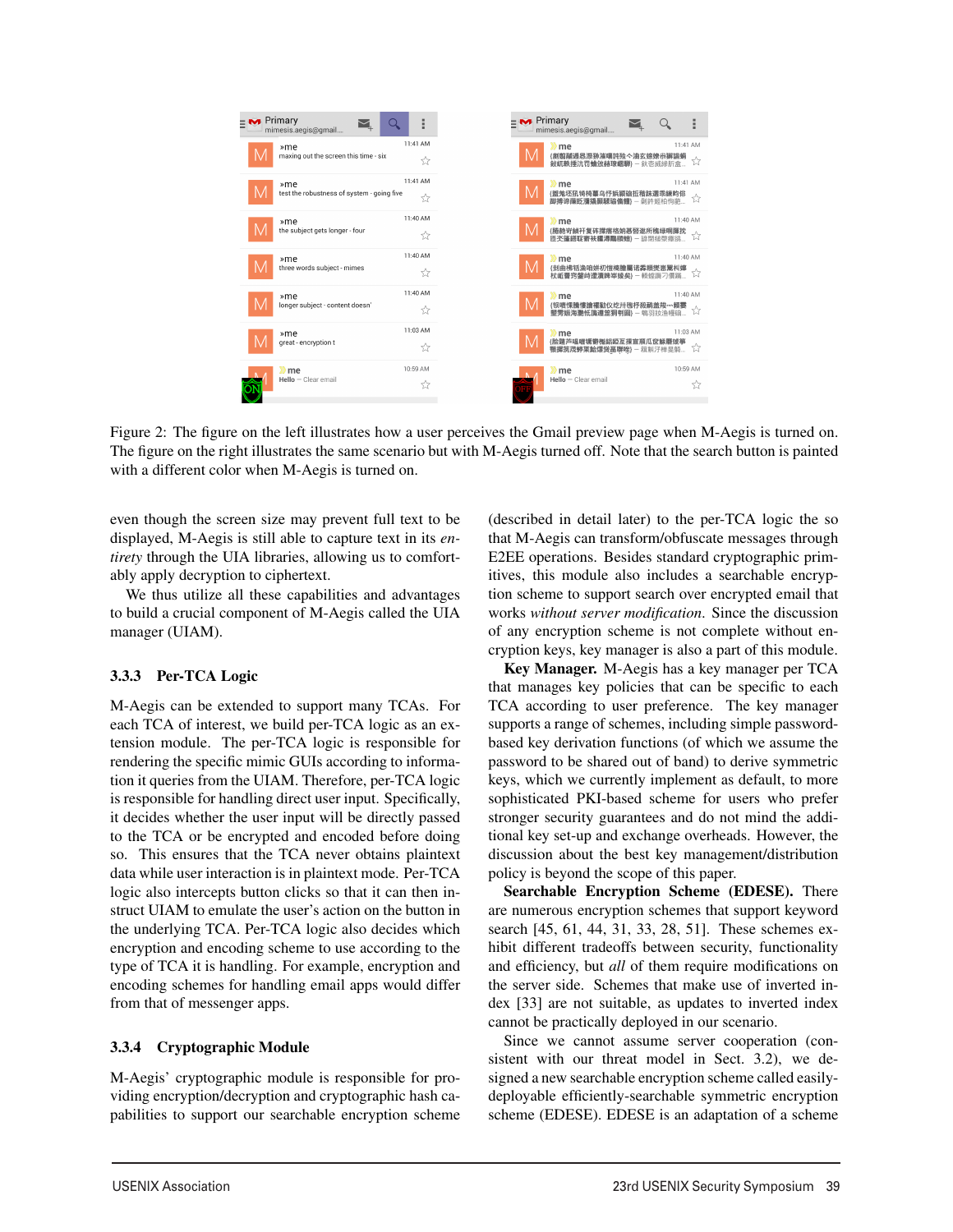proposed by Bellare et al. [25], with modifications similar to that of Goh's scheme [44] that is retrofittable to a non-modifying server scenario.

We incorporated EDESE for email applications with the following construct. The idea for the construction is simple: we encrypt the document with a standard encryption scheme and append HMACs of unique keywords in the document. We discuss the specific instantiations of encryption and HMAC schemes that we use in Sect. 4.1. To prevent leaking the number of unique keywords we add as many "dummy" keywords as needed. We present this construction in detail in the full version of our paper [54].

In order to achieve higher storage and search efficiency, we utilized a Bloom filter (BF) to represent the EDESE-index. Basically, a BF is a data structure that allows for efficient set-inclusion tests. However, such set-inclusion tests based on BFs are currently not supported by existing email providers, which only support string-based searches. Therefore, we devised a solution that encodes the positions of on-bits in a BF as Unicode strings (refer to Sect. 4.4 for details).

Since the underlying data structure that is used to support EDESE is a BF, search operations are susceptible to false positives matches. However, this does not pose a real problem to users, because the false positive rate is extremely low and is completely adjustable. Our current implementation follows these parameters: the length of keyword (in bits) is estimated to be  $k = 128$ , the size of the BF array is  $B = 2^{24}$ , the maximum number of unique keywords used in any email thread is estimated to be  $d = 10^6$ , the number of bits set to 1 for one keyword is  $r = 10$ . Plugging in these values into the formula for false positive calculation [44], i.e.  $(1-e^{-rd/B})^r$ , we cap the probability of a false positive  $\delta$  to 0.0003.

We formally assess the security guarantees that our construction provides. In the full version of our paper [54], we propose a security definition for EDESE schemes and discuss why the existing notions are not suitable. Our definition considers an attacker who can obtain examples of encrypted documents of its choice and the results of queries of keywords of its choice. Given such an adversary, an EDESE scheme secure under our definition should hide all partial information about the messages except for the message length and the number of common keywords between any set of messages. Leaking the latter is unavoidable given that for the search function to be transparent to encryption, the output of a query has to be a part a ciphertext. But everything else, e.g., the number of unique keywords in a message, positions of the keywords, is hidden.

Given the security definition in our full paper [54], we prove that our construction satisfies it under the standard notions of security for encryption and HMACs.

8



Figure 3: User still interacts with Gmail app to compose email, with M-Aegis' mimic GUIs painted with different colors on L-7.5.

#### 3.4 User Workflow

To better illustrate how the different components in M-Aegis fit together, we describe an example workflow of a user composing and sending an email using the stock Gmail app on Android using M-Aegis:

1) When the user launches the Gmail app, the UIAM notifies the correct per-TCA logic of the event. The per-TCA logic will then initialize itself to handle the Gmail workflow.

2) As soon as Gmail is launched, the per-TCA logic will try to detect the state of Gmail app (e.g. preview, reading, or composing email). This allows M-Aegis to properly create mimic GUIs on L-7.5 to handle user interaction. For example, when a user is on the compose page, the per-TCA logic will mimic the GUIs of the subject and content fields (as seen in Fig. 3). The user then interacts directly with these mimic GUIs in plaintext mode without extra effort. Thus, the workflow is not affected. Note that essential but subtle features like spell check and autocorrect are still preserved, as they are innate features of the mobile device's soft keyboard. Additionally, the "send" button is also mimicked to capture user intent.

3) As the user finishes composing his email, he clicks on the mimicked "send" button on L-7.5. Since L-7.5 receives the user input and not the underlying Gmail app, the per-TCA logic is able to capture this event and proceed to process the subject and the content.

4) The per-TCA logic selects the appropriate encryption key to be used based on the recipient list and the predetermined key policy for Gmail. If a key cannot be found for this conversation, M-Aegis prompts the user (see Fig. 4) for a password to derive a new key. After ob-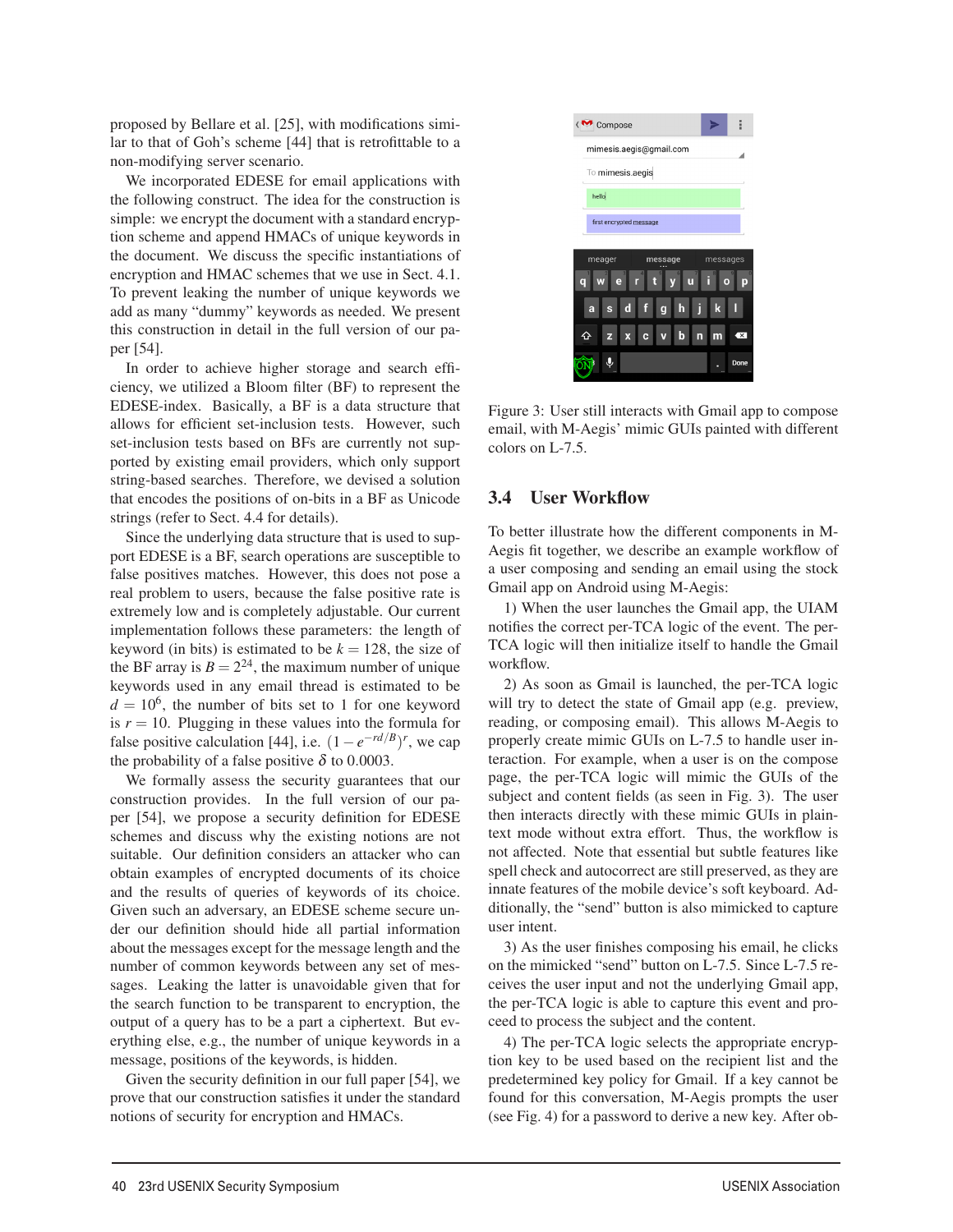

Figure 4: Password prompt when user sends encrypted mail for a new conversation.

taining the associated key for this conversation, M-Aegis will then encrypt these inputs and encode it back to text such that Gmail can consume it.

5) The per-TCA logic then requests the UIAM to fill in the corresponding GUIs on Gmail with the transformed text. After they are filled, the UIAM is instructed to click the actual "send" button on behalf of the user. This provides a transparent experience to the user.

From this workflow, it should therefore be evident that from the user's perspective, the workflow of using Gmail remains the same, because of the mimicking properties of M-Aegis.

## 4 Implementation and Deployment

In this section, we discuss important details of our prototype implementations. We implemented a prototype of M-Aegis using Java on Android, as an accessibility service. This is done by creating a class that extends the AccessibilityService class and requesting the BIND ACCESSIBILITY SERVICE permission in the manifest. This allows us to interface with the UIA library, building our UIAM. We discuss this in further detail in Sect. 4.2.

We then deployed our prototype on two Android phones from separate manufacturers, i.e. Samsung Galaxy Nexus, and LG Nexus 4, targeting several versions of Android, from Android 4.2.2 (API level 17) to Android 4.4.2 (API level 19). The deployment was done on stock devices and OS, i.e. *without* modifying the OS, Android framework, or rooting. Only simple app installation was performed. This demonstrates the ease of deployment and distribution of our solution. We have also implemented an M-Aegis prototype on Windows 7 to demonstrate interoperability and generality of approach, but we do not discuss the details here, as it is not the focus of this paper.

As an interface to the user, we create a button that is always on top even if other apps are launched. This allows us to create a non-bypassable direct channel of communication with the user besides providing visual cue of whether M-Aegis is turned on or off.

For app support, we use Gmail as an example of an email app and WhatsApp as an example of a messenger app. We argue that it is easy to extend the support to other apps within these classes.

We first describe the cryptographic schemes that we deployed in our prototype, then we explain how we build our UIAM and create L-7.5 on Android, and finally discuss the per-TCA logic required to support both classes of apps.

## 4.1 Cryptographic Schemes

For all the encryption/decryption operations, we use AES-GCM-256. For a password-based key generation algorithm, we utilized PBKDF2 with SHA-1 as the keyed-hash message authentication code (HMAC). We also utilized HMAC-SHA-256 as our HMAC to generate tags for email messages (Sect. 4.4.1). These functionalities are available in Java's javax.crypto and java.security packages.

For the sake of usability, we implemented a passwordbased scheme as the default, and we assume one password for each group of message recipients. We rely on the users to communicate the password to the receiving parties using out of band channel (e.g. in person or phone calls). For messaging apps, we implemented an authenticated Diffie-Hellman key exchange protocol to negotiate session keys for WhatsApp conversations. A PGP key is automatically generated for a user during installation based on the hashed phone number, and is deposited to publicly accessible repositories on the user's behalf (e.g. MIT PGP Key Server [10]). Further discussion about verifying the authenticity of public keys retrieved from such servers is omitted from this paper. Since all session and private keys are stored locally for user convenience, we make sure that they are never saved to disk in plaintext. They are additionally encrypted with a key derived from a master password that is provided by the user during installation.

## 4.2 UIAM

9

As mentioned earlier, UIAM is implemented using UIA libraries. On Android, events that signify something new being displayed on the screen can be detected by monitoring following the events: WINDOW CONTENT CHANGED, WINDOW STATE CHANGED,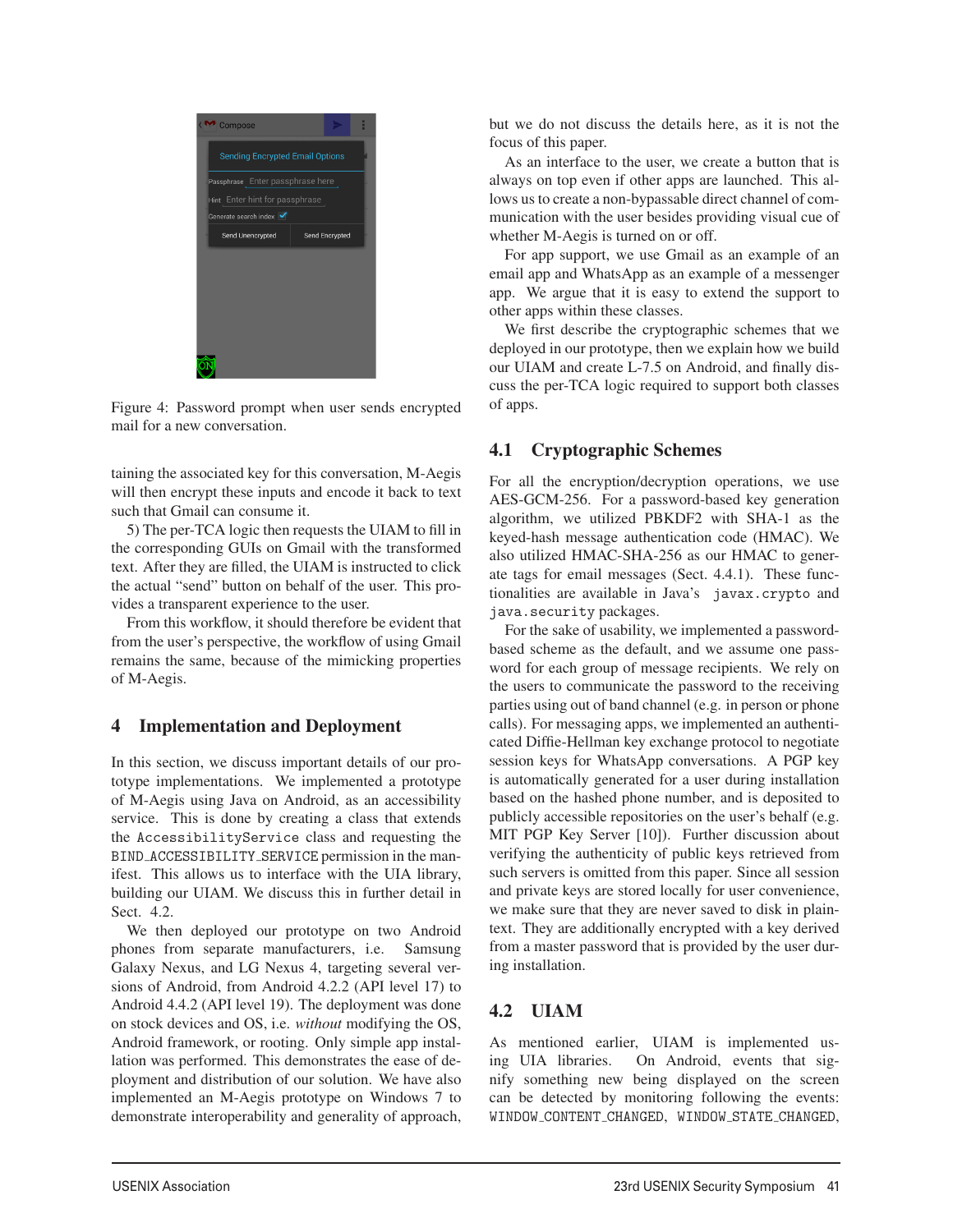and VIEW SCROLLED. Upon receiving these events, per-TCA logic is informed. The UIA library presents a data structure in the form of a tree with nodes representing UI components with the root being the top window. This allows the UIAM to locate all UI components on the screen.

Additionally, Android's UIA framework also provides the ability to query for UI nodes by providing a resource ID. For instance, the node that represents Gmail's search button can be found by querying for com.google.android.gm:id/search. More importantly, there is no need to guess the names of these resource IDs. Rather, a tool called UI Automator Viewer [17] (see Sect. 4.4), which comes with the default Android SDK. Once the node of interest is found, all the other information about the GUI represented by the node can be found. This includes the exact location and size of text boxes and buttons on the screen.

M-Aegis is able to programmatically interact with various GUIs of a TCA using the function performAction(). This allows it t to click on a TCA's button on the user's behalf after it has processed the user input.

## 4.3 Layer 7.5

We implemented Layer 7.5 on Android as specific types of system windows, which are *always-on-top* of all other running apps. Android allows the creation of various types of system windows. We focus on two, TYPE SYSTEM OVERLAY and TYPE SYSTEM ERROR; the first is for display only and allows all tap/keyboard events to go to underlying apps. In contrast, the second type allows for user interaction. Android allows the use of any View objects for either type of window, and we use this to create our mimic GUIs, and set their size and location. We deliberately create our mimic GUIs in different colors as a subtle visual cue to the users that they are interacting with M-Aegis, without distracting them from their original workflow.

## 4.4 Per-TCA Logic

From our experience developing per-TCA logic, the general procedure for development is as follows:

1) Understand what the app does. This allows us to identify which GUIs need to be mimicked for intercepting user I/O. For text-based TCAs, this is a trivial step because the core functionalities that M-Aegis needs to handle are limited and thus easy to identify, e.g. buffering user's typed texts and sending them to the intended recipient.

2) Using UI Automator Viewer [17], examine the UIA tree for the relevant GUIs of a TCA and identify sig-

10



Figure 5: The UI Automator Viewer presents an easy to use interface to examine the UIA tree and determine the resource ID (blue ellipse) associated with a GUI of interest (red rectangle).

natures (GUI resource IDs) for each TCA state. UI Automator Viewer allows inspection of the UIA tree through a graphical interface (as seen in Fig. 5), which reduces development time. We rely on UI components that are unique to certain states (e.g. the "send" button signifies that we are in the compose state).

3) For each relevant GUI, we need to devise algorithms to extract either the location and content of ciphertext (for decryption and display), or the type, size, and location of GUIs we need to mimic (e.g. the subject and content boxes in the Gmail compose UI). Again, this is done through UI Automator Viewer. For example, for the Gmail preview state, we query the UIA for nodes with ID com.google.android.gm:/id/conversation list to identify all the UIA nodes corresponding to the preview item of each individual email, and from those we can extract all ciphertext on the preview window through the UIA).

4) Create event handlers for controls we mimic on L-7.5. For the Gmail compose state, we need to listen for click/touch events for the L-7.5 "send" button and carry out the process described in Sect. 3.3.3 to encrypt the email and send the ciphertext to the underlying TCA.

5) Identify ways that each relevant state can be updated. Updates can be handled via the following method: clear L-7.5, extract all necessary information from the new state, and render again. This is equivalent to redrawing all GUIs on L-7.5 based on the detected state.

There are two details worth considering when developing per-TCA logic. First, careful consideration must be given about the type of input data fed to TCAs. Since most TCAs only accept input data in specific formats, e.g. text, they do not support the input of random byte sequences as valid data. Therefore, encrypted data must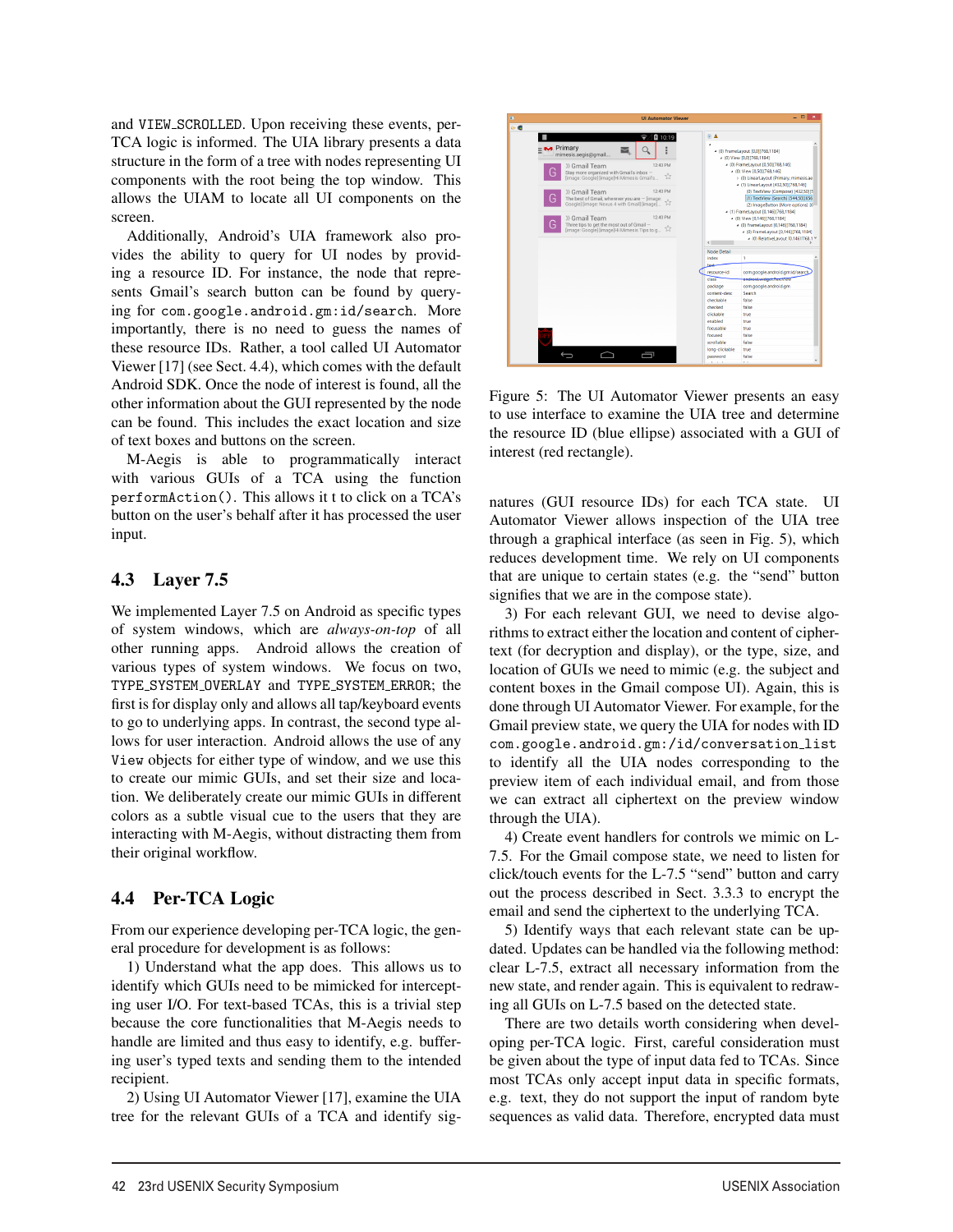be encoded into text format before feeding it as input to a TCA. Conventionally, base64 encoding is used for this purpose. However, base64 encoding consumes too much on-screen real estate. To overcome this, we encoded the binary encrypted data into Chinese Japanese Korean (CJK) Unicode characters, which have efficient on-screen real estate consumption. To map the binary data into the CJK plane, we process the encrypted data at the byte granularity  $(2^8)$ . For each byte, its value is added to the base of the CJK Unicode representation, i.e. 0x4E00. For example, byte 0x00 will be encoded as  $\leftarrow$ , and byte 0x01 will be represented as  $\tau$ .

Second, M-Aegis can only function correctly if it can differentiate between ordinary messages and encrypted messages. We introduce markers into the encrypted data after encoding; in particular, we wrap the subject and content of a message using a pair of curly braces (i.e.  $\{,\}\}.$ 

Next, we describe implementation details that are specific to these classes of apps. We begin by introducing the format of message we created for each class. Then we discuss other caveats (if any) that are involved in the implementation.

#### 4.4.1 Email Apps

We implemented support for Gmail on our prototype as a representative app of this category. We create two custom formats to communicate the necessary metadata to support M-Aegis' functionalities.

Subject: {*Encode*(*IDKey*||*IV*||*Encrypt*(*Sub ject*))} Content: {*Encode*(*Encrypt*(*Content*)||*Tags*)}

A particular challenge we faced in supporting decryption during the Gmail preview state is that only the beginning parts of both the title and the subject of each message are available to us. Also, the exact email addresses of the sender and recipients are not always available, as some are displayed as aliases, and some are hidden due to lack of space. The lack of such information makes it impossible to automatically decrypt the message even if the corresponding encryption key actually exists on the system.

To solve these problems, when we encrypt a message, we include a key-ID  $(ID_{Kev})$  to the subject field (as seen in the format description above). Note that since the key-ID is not a secret, it need not be encrypted. This way, we will have all the information we need to correctly decrypt the subtext displayed on the Gmail preview.

The *Tags* field is a collection of HMAC digests that are computed using the conversation key and keywords that exist in a particular email. It is then encoded and appended as part of the content that Gmail receives to facilitate encrypted search without requiring modification to Gmail's servers.

#### 4.4.2 Messenger Apps

We implemented support for WhatsApp on our prototype as a representative app of this category. The format we created for this class of apps is simple, as seen below: Message: {*Encode*(*IV*||*Encrypt*(*Message*))}

We did not experience additional challenges when supporting WhatsApp.

## 5 Evaluations

In this section, we report the results of experiments to determine the correctness of our prototype implementation, measure the overheads of M-Aegis, and user acceptability of our approach.

## 5.1 Correctness of Implementation

We manually verified M-Aegis's correctness by navigating through different states of the app and checking if M-Aegis creates L-7.5 correctly. We manually verified that the encryption and decryption operations of M-Aegis work correctly. We ensured that plaintext is properly received at the recipient's end when the correct password is supplied. We manually verified the correctness of our searchable encryption scheme by introducing specific search keywords. We performed search using M-Aegis and found no false negatives in the search result.

## 5.2 Performance on Android

The overhead that M-Aegis introduced to a user's workflow can be broken down into two factors: the additional computational costs incurred during encryption and decryption of data, and the additional I/O operations when redrawing L-7.5. We measure overhead by measuring the overall latency presented to the user in various use cases. We found that M-Aegis imposes negligible latency to the user.

All test cases were performed on a *stock* Android phone (LG Nexus 4), with the following specifications: Quad-core 1.5 GHz Snapdragon S4 Pro CPU, equipped with 2.0 GB RAM, running Android Kit Kat (4.4.2, API level 19). Unless otherwise stated, each experiment is repeated 10 times and the averaged result is reported.

For our evaluation, we only performed experiments for the setup of the Gmail app because Gmail is representative of a more sophisticated TCA, and thus indicates worst-case performance for M-Aegis. Messenger apps incur fewer overheads given their simpler TCA logic.

#### 5.2.1 Previewing Encrypted Email

 $\overline{1}$ 

There are additional costs involved in previewing encrypted emails on the main page of Gmail. The costs are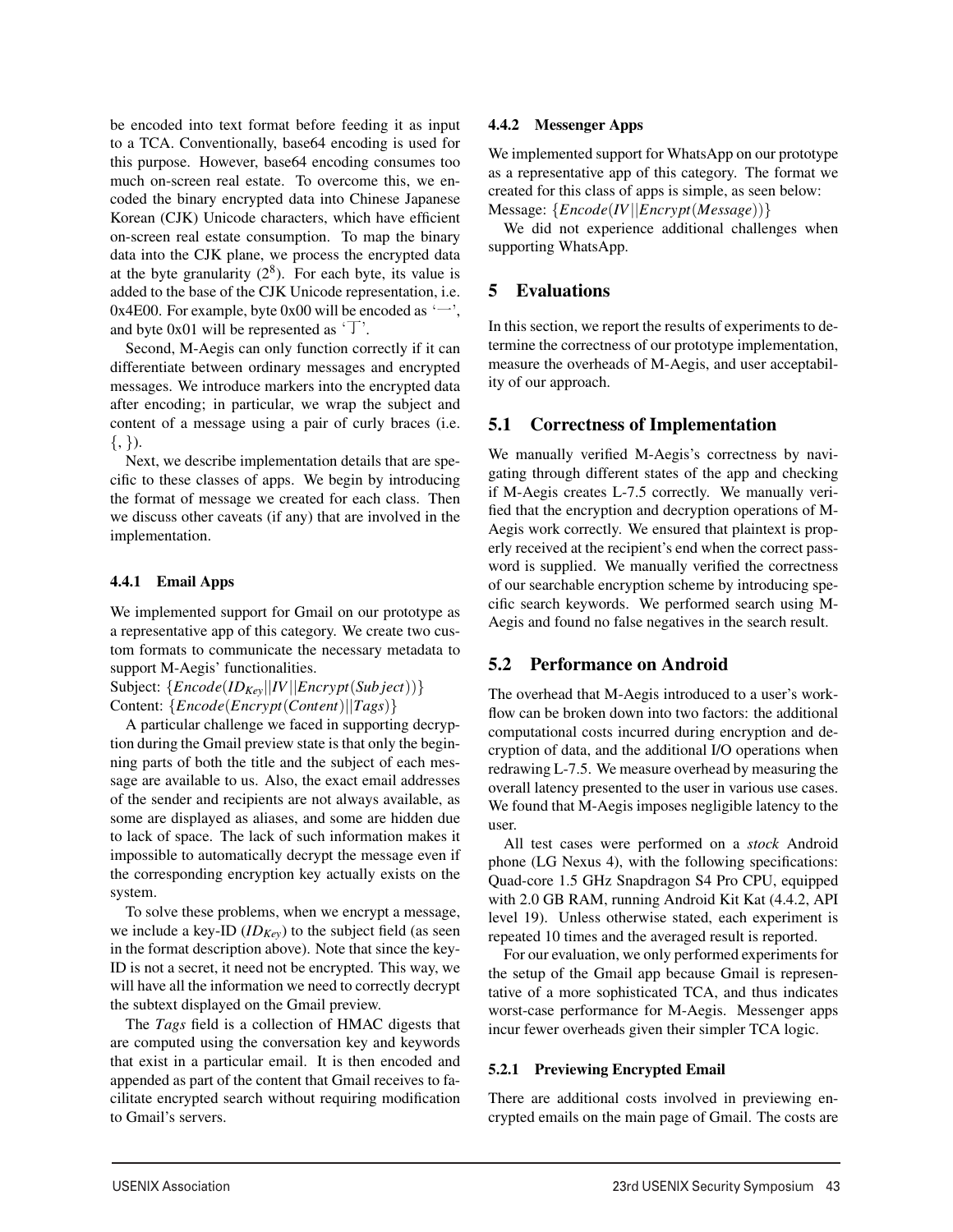broken down into times taken to 1) traverse the UIA tree to identify preview nodes, 2) capture ciphertext from the UIA node, 3) obtain the associated encryption key from the key manager, 4) decrypting ciphertext, and 5) rendering plaintext on L-7.5. We measure these operations as a single entity by running a macro benchmark.

For our experiment, we ensured that the preview page consists of encrypted emails (a total of 6 can fit onscreen) to demonstrate worst-case performance. We measured the time taken to perform all operations. We found, on average, it takes an additional 76 ms to render plaintext on L-7.5. Note that this latency is well within expected response time (50 - 150 ms), beyond which a user would notice the slowdown effect [60].

#### 5.2.2 Composing and Sending Encrypted Email

We measured the extra time taken for a typical email to be encrypted and for our searchable encryption index to be built. We used the Enron Email Dataset [32] as a representation of typical emails. We randomly picked 10 emails. The average number of words in an email is 331, of which 153 are unique. The shortest sampled email contained 36 words, of which 35 are unique. The longest sampled email contains 953 words, of which 362 are unique.

With the longest sampled email, M-Aegis took 205 ms in total to both encrypt and build the search index. Note that this includes the network latency a user will perceive while sending an email, regardless of their use of M-Aegis.

#### 5.2.3 Searching on Encrypted Emails

A user usually inputs one to three keywords per search operation. The latency experienced when performing search is negligible. This is because the transformation of the actual keyword into indexes requires only the forward computation of one HMAC, which is nearly instantaneous.

## 5.3 User Acceptability Study

This section describes the user study we performed to validate our hypothesis of user acceptability of M-Aegis. Users were sampled from a population of college students. They must be able to proficiently operate smart phones and have had previous experience using the Gmail app. Each experiment was conducted with two identical smart phones, i.e. Nexus 4, both running Android 4.3, installed with the stock Gmail app (v. 4.6). One of the devices had M-Aegis installed.

The set up of the experiment is as follows. We asked the user to perform a list of tasks: previewing, reading,

composing, sending, and searching through email on a device that is not equipped with M-Aegis. Participants were asked to pay attention to the overall experience of performing such tasks using the Gmail app. This served as the control experiment.

Participants were then told to repeat the same set of tasks on another device that was equipped with M-Aegis. This was done with the intention that they were able to mentally compare the difference in user experience when interacting with the two devices.

We queried the participants if they found any difference in the preview page, reading, sending, and searching email, and if they felt that their overall experience using the Gmail app on the second device was significantly different.

We debriefed the participants about the experiment process and explained the goal of M-Aegis. We asked them whether they would use M-Aegis to protect the privacy of their data. The results we collected and report here are from 15 participants.

We found that no participants noticed major differences between the two experiences using the Gmail app. One participant noticed a minor difference in the email preview interface, i.e. L-7.5 did not catch up smoothly when scrolled. A different participant noticed a minor difference in the process of reading email, i.e. L-7.5 lag before covering ciphertext with mimic GUIs. There were only two participants that found the process of sending email differed from the original. When asked for details, they indicated that the cursor when composing email was not working properly. After further investigation, we determined this was a bug in Android's GUI framework rather than a fundamental flaw in M-Aegis's design.

Despite the perceived minor differences when performing particular tasks, all participants indicated that they would use M-Aegis to protect the privacy of their data after understanding what M-Aegis is. This implies that they believe that the overall disturbance to the user experience is not large enough to impede adoption.

Since we recruited 15 users for this study, the accuracy/quality of our conclusion from this study lies between 80% and 95% (between 10 and 20 users) according to findings in [42]. We intend to continue our user study to further validate our acceptability hypothesis and to continuously improve our prototype based on received feedback.

## 6 Discussions

 $\overline{a}$ 

## 6.1 Generality and Scalability

We believe that our M-Aegis architecture presents a general solution that protects user data confidentiality, which is scalable in the following aspects: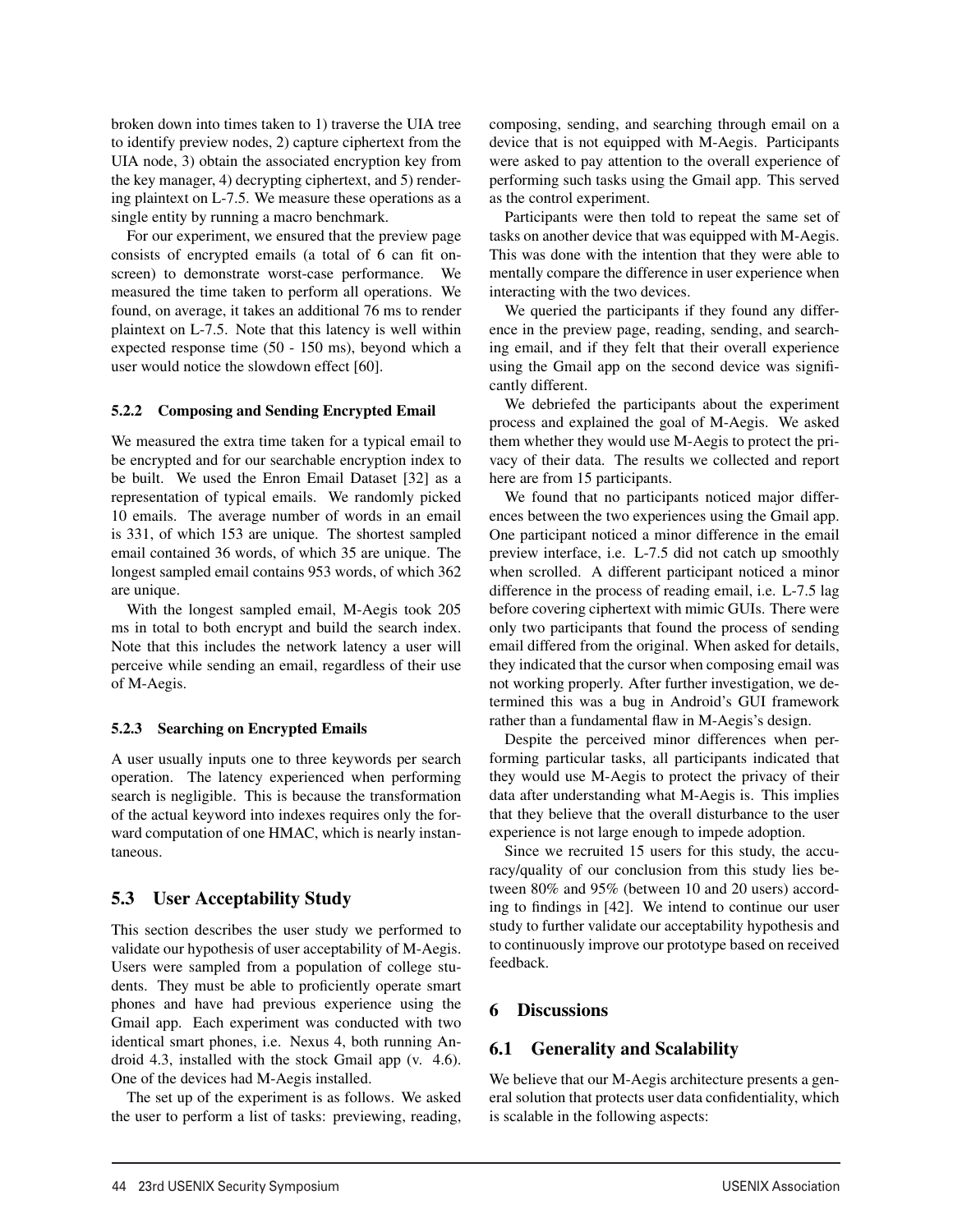Across Multiple Cloud Services. There are two main classes of apps that provide communication services, email and messenger apps. By providing functionality for apps in these two categories, we argue that M-Aegis can satisfy a large portion of user mobile security needs. The different components of M-Aegis incur a one-time development cost. We argue that it is easy to scale across multiple cloud services, because per-TCA logic that needs to be written is minimal per new TCA. This should be evident through the five general steps highlighted in Sect. 4.4. In addition, the logic we developed for the first TCA (Gmail) serves as a template/example to implement support for other apps.

Across App Updates. Since the robustness of the UIAM construct (Sect. 4.2) gives M-Aegis the ability to track all TCA GUIs regardless of TCA state, M-Aegis is able to easily survive app updates. Our Gmail app support has survived two updates without requiring major efforts to adapt.

Resource ID names can change across updates. For example, when upgrading to Gmail app version 4.7.2, the resource ID name that identifies a sender's account name changed. Using UI Automator Viewer, we quickly discovered and modified the mapping in our TCA logic. Note that only the mapping was changed; the logic for the TCA does not need to be modified. This is because the core functionality of the updated GUI did not change (i.e., the GUI associated with a sender's account remained a text input box).

## 6.2 Limitations

As mentioned earlier, M-Aegis is not designed to protect users against social-engineering-based attacks. Adversaries can trick users into entering sensitive information to the TCA while M-Aegis is turned off. Our solution is best effort by providing distinguishing visual cues to the user when M-Aegis is turned on and its L-7.5 is active. For example the mimic GUIs that M-Aegis creates a different color. Users can toggle M-Aegis' button on or off to see the difference (see Fig. 2). Note that M-Aegis's main button is always on top and cannot be drawn over by other apps. However, we do not claim that this fully mitigates the problem.

One of the constraints we faced while retrofitting a security solution to existing TCAs (not limited to mobile environments) is that data must usually be of the right format (e.g. strictly text, image, audio, or video). For example, Gmail accepts only text (Unicode-compatible) for an email subject, but Dropbox accepts any type of files, including random blobs of bytes. Currently, other than text format, we do not yet support other types of user data (e.g. image, audio and video). However, this is *not* a fundamental design limitation of our system. Rather,

it is because of the unavailability of transformation functions (encryption and encoding schemes) that works for the these media types.

Unlike text, the transformation/obfuscation functions in M-Aegis for other type of data may also need to survive other process steps, such as compression. It is normal for TCAs to perform compression on multimedia to conserve bandwidth and/or storage. For example, Facebook is known to compress/downsample the image uploads.

The confidentiality guarantee that we provide excludes risks at the end points themselves. For example, a poor random number generator can potentially weaken the cryptographic schemes M-Aegis applies. It is currently unclear how our text transformations will affect a server's effectiveness in performing spam filtering.

Our system currently does not tolerate typographical error during search. However, we would like to point out that this is an unlikely scenario, given that soft keyboards on mobile devices utilize spell check and autocorrect features. Again, this is not a flaw with our architecture; rather, it is because of the unavailability of encryption schemes that tolerate typographical error search without requiring server modification.

### 7 Conclusions

In this paper we presented *Mimesis Aegis (M-Aegis)*, a new approach to protect private user data in public cloud services. M-Aegis provides strong isolation and preserves user experience through the creation of a novel conceptual layer called *Layer 7.5 (L-7.5)*, which acts as a proxy between an app (Layer 7) and a user (Layer 8). This approach allows M-Aegis to implement true end-toend encryption of user data while achieving three goals: 1) plaintext data is never visible to a client app, any intermediary entities, or the cloud provider; 2) the original user experience with the client app is preserved completely, from workflow to GUI look-and-feel; and 3) the architecture and technique are general to a large number of apps and resilient to app updates. We implemented a prototype of M-Aegis on Android that can support a number of popular cloud services (e.g. Gmail, Google Hangout, Facebook, WhatsApp, and Viber). Our user study shows that our system preserves both the workflow and the GUI look-and-feel of the protected applications, and our performance evaluations show that users experienced minimal overhead in utilizing M-Aegis on Android.

## Acknowledgement

1

The authors would like to thank the anonymous reviewers for their valuable comments. We also thank the vari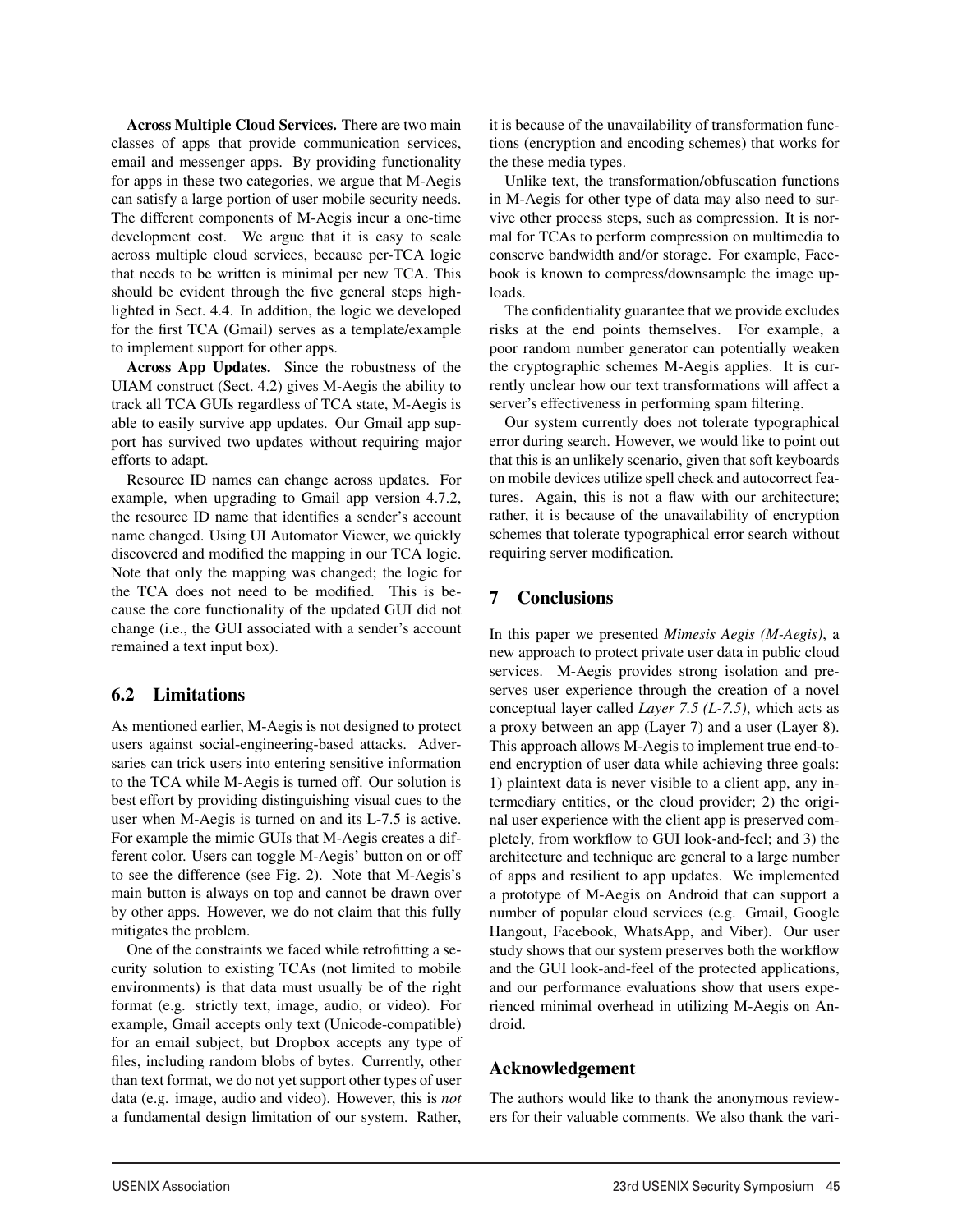ous members of our operations staff who provided proofreading of this paper. This material is based upon work supported in part by the National Science Foundation under Grants No. CNS-1017265, CNS-0831300, CNS-1149051, and CNS-1318511, by the Office of Naval Research under Grant No. N000140911042, by the Department of Homeland Security under contract No. N66001- 12-C-0133, and by the United States Air Force under Contract No. FA8650-10-C-7025. Any opinions, findings, and conclusions or recommendations expressed in this material are those of the authors and do not necessarily reflect the views of the National Science Foundation, the Office of Naval Research, the Department of Homeland Security, or the United States Air Force.

#### References

- [1] Accessibility. http://developer.android.com/guide/topics/ui/ accessibility/index.html.
- [2] Cisco Visual Networking Index: Global Mobile Data Traffic Forecast Update, 2013–2018. http://www.cisco.com/c/en/us/solutions/collateral/serviceprovider/visual-networking-index-vni/white\_paper\_c11-520862.html.
- [3] Cryptocat. https://crypto.cat.
- [4] Engineering Security Solutions at Layer 8 and Above. https://blogs.rsa.com/engineering-security-solutions-at-layer-8 and-above/, December.
- [5] Gibberbot for Android devices. https://securityinabox.org/en/Gibberbot main.
- [6] Google Accessibility. https://www.google.com/accessibility/policy/.
- [7] Google Chrome Mobile FAQ. https://developers.google.com/chrome/mobile/docs/faq.
- [8] International technology Open Systems Interconnection Basic Reference Model: The Basic Model. http://www.ecmainternational.org/activities/Communications/TG11/s020269e.pdf.
- [9] Microsoft Accessibility. http://www.microsoft.com/enable/microsoft/ section508.aspx.
- [10] MIT PGP Public Key Server. http://pgp.mit.edu/.
- [11] New privacy fears as facebook begins selling personal access to companies to boost ailing profits. http://www.dailymail.co.uk/news/article-2212178/Newprivacy-row-Facebook-begins-selling-access-users-boostailing-profits.html.
- [12] Secure texts for Android. https://whispersystems.org.
- [13] Sniffer tool displays other people's WhatsApp messages. http://www.h-online.com/security/news/item/Sniffer-tooldisplays-other-people-s-WhatsApp-messages-1574382.html.
- [14] Snowden: Leak of NSA spy programs "marks my end". http://www.cbsnews.com/8301-201\_162-57588462/snowdenleak-of-nsa-spy-programs-marks-my-end/.
- [15] Symantec desktop email encryption end-to-end email encryption software for laptops and desktops. http://www.symantec.com/desktop-email-encryption.

 $\overline{a}$ 

- [16] Ten Mistakes That Can Ruin Customers' Mobile App Experience. http://www.itbusinessedge.com/slideshows/show.aspx?c=96038.
- [17] UI Testing Android Developers. http://developer.android.com/tools/testing/ testing\_ui.html.
- [18] Whatsapp is broken, really broken. http://fileperms.org/whatsapp-is-broken-really-broken/.
- [19] Layer 8 Linux Security: OPSEC for Linux Common Users, Developers and Systems Administrators. http://www.linuxgazette.net/164/kachold.html, July 2009.
- [20] Accessibility. https://www.apple.com/accessibility/resources/, February 2014.
- [21] 107TH CONGRESS. Uniting and strengthening america by providing appropriate tools required to intercept and obstruct terrorism (usa patriot act) act of 2001. *Public Law 107-56* (2001).
- [22] ACQUISTI, A., AND GROSS, R. Imagined communities: Awareness, information sharing, and privacy on the facebook. In *Privacy enhancing technologies* (2006), Springer, pp. 36–58.
- [23] BADEN, R., BENDER, A., SPRING, N., BHATTACHARJEE, B., AND STARIN, D. Persona: an online social network with userdefined privacy. In *ACM SIGCOMM Computer Communication Review* (2009), vol. 39, ACM, pp. 135–146.
- [24] BEATO, F., KOHLWEISS, M., AND WOUTERS, K. Scramble! your social network data. In *Privacy Enhancing Technologies* (2011), Springer, pp. 211–225.
- [25] BELLARE, M., BOLDYREVA, A., AND O'NEILL, A. Deterministic and efficiently searchable encryption. In *CRYPTO* (2007), A. Menezes, Ed., vol. 4622 of *Lecture Notes in Computer Science*, Springer, pp. 535–552.
- [26] BERTHOME, P., FECHEROLLE, T., GUILLOTEAU, N., AND LA-LANDE, J.-F. Repackaging android applications for auditing access to private data. In *Availability, Reliability and Security (ARES), 2012 Seventh International Conference on* (2012), IEEE, pp. 388–396.
- [27] BÖHMER, M., HECHT, B., SCHÖNING, J., KRÜGER, A., AND BAUER, G. Falling asleep with angry birds, facebook and kindle: a large scale study on mobile application usage. In *Proceedings of the 13th international conference on Human computer interaction with mobile devices and services* (2011), ACM, pp. 47–56.
- [28] BONEH, D., CRESCENZO, G. D., OSTROVSKY, R., AND PER-SIANO, G. Public key encryption with keyword search. In *EU-ROCRYPT* (2004), C. Cachin and J. Camenisch, Eds., vol. 3027 of *Lecture Notes in Computer Science*, Springer, pp. 506–522.
- [29] BORDERS, K., VANDER WEELE, E., LAU, B., AND PRAKASH, A. Protecting confidential data on personal computers with storage capsules. *Ann Arbor 1001* (2009), 48109.
- [30] BORISOV, N., GOLDBERG, I., AND BREWER, E. Off-the-record communication, or, why not to use pgp. In *Proceedings of the 2004 ACM workshop on Privacy in the electronic society* (2004), ACM, pp. 77–84.
- [31] CHANG, Y.-C., AND MITZENMACHER, M. Privacy preserving keyword searches on remote encrypted data. In *Applied Cryptography and Network Security*, J. Ioannidis, A. Keromytis, and M. Yung, Eds., vol. 3531 of *Lecture Notes in Computer Science*. Springer, 2005, pp. 442–455.
- [32] COHEN, W. W. Enron email dataset. http://www.cs.cmu.edu/ enron, August 2009.
- [33] CURTMOLA, R., GARAY, J. A., KAMARA, S., AND OSTRO-VSKY, R. Searchable symmetric encryption: Improved definitions and efficient constructions. In *ACM Conference on Computer and Communications Security* (2006), A. Juels, R. N. Wright, and S. D. C. di Vimercati, Eds., ACM, pp. 79–88.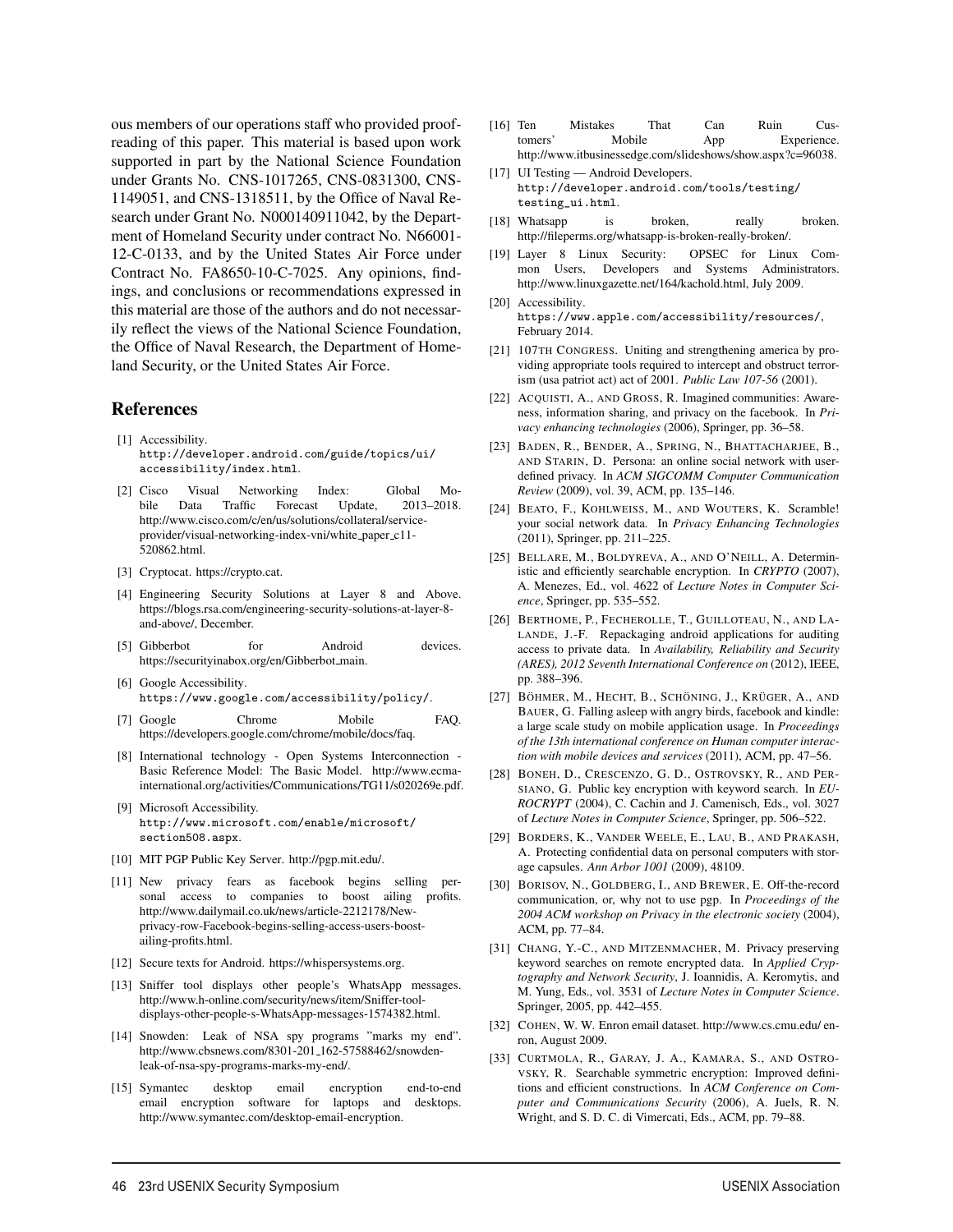- [34] DELTCHEVA, R. Apple, AT&T data leak<br>protection issues latest in cloud failures. protection issues latest in http://www.messagingarchitects.com/resources/securitycompliance-news/email-security/apple-att-data-leak-protectionissues-latest-in-cloud-failures19836720.html, June 2010.
- [35] DINGLEDINE, R., MATHEWSON, N., AND SYVERSON, P. Tor: The second-generation onion router. Tech. rep., DTIC Document, 2004.
- [36] DONG, X., CHEN, Z., SIADATI, H., TOPLE, S., SAXENA, P., AND LIANG, Z. Protecting sensitive web content from clientside vulnerabilities with cryptons. In *Proceedings of the 2013 ACM SIGSAC conference on Computer & communications security* (2013), ACM, pp. 1311–1324.
- [37] ELKINS, M. Mime security with pretty good privacy (pgp).
- [38] ENCK, W., GILBERT, P., CHUN, B.-G., COX, L. P., JUNG, J., MCDANIEL, P., AND SHETH, A. Taintdroid: An informationflow tracking system for realtime privacy monitoring on smartphones. In *OSDI* (2010), vol. 10, pp. 1–6.
- [39] FAHL, S., HARBACH, M., MUDERS, T., BAUMGÄRTNER, L., FREISLEBEN, B., AND SMITH, M. Why eve and mallory love android: An analysis of android ssl (in)security. In *Proceedings of the 2012 ACM Conference on Computer and Communications Security* (New York, NY, USA, 2012), CCS '12, ACM, pp. 50– 61.
- [40] FAHL, S., HARBACH, M., MUDERS, T., AND SMITH, M. Trustsplit: usable confidentiality for social network messaging. In *Proceedings of the 23rd ACM conference on Hypertext and social media* (2012), ACM, pp. 145–154.
- [41] FARB, M., LIN, Y.-H., KIM, T. H.-J., MCCUNE, J., AND PERRIG, A. Safeslinger: easy-to-use and secure public-key exchange. In *Proceedings of the 19th annual international conference on Mobile computing & networking* (2013), ACM, pp. 417– 428.
- [42] FAULKNER, L. Beyond the five-user assumption: Benefits of increased sample sizes in usability testing. *Behavior Research Methods, Instruments, & Computers 35*, 3 (2003), 379–383.
- [43] FELDMAN, A. J., BLANKSTEIN, A., FREEDMAN, M. J., AND FELTEN, E. W. Social networking with frientegrity: privacy and integrity with an untrusted provider. In *Proceedings of the 21st USENIX conference on Security symposium, Security* (2012), vol. 12.
- [44] GOH, E.-J. Secure indexes. *IACR Cryptology ePrint Archive* (2003).
- [45] GOLDREICH, O., AND OSTROVSKY, R. Software protection and simulation on oblivious rams. *J. ACM 43*, 3 (1996), 431–473.
- [46] GUHA, S., TANG, K., AND FRANCIS, P. Noyb: Privacy in online social networks. In *Proceedings of the first workshop on Online social networks* (2008), ACM, pp. 49–54.
- [47] HENRY, S. Largest hacking, data breach prosecution in U.S. history launches with five arrests. http://www.mercurynews.com/business/ci23730361/largesthacking-data-breach-prosecution-u-s-history, July 2013.
- [48] JANG, Y., CHUNG, S. P., PAYNE, B. D., AND LEE, W. Gyrus: A framework for user-intent monitoring of text-based networked applications. In *NDSS* (2014).
- [49] JEON, J., MICINSKI, K. K., VAUGHAN, J. A., FOGEL, A., REDDY, N., FOSTER, J. S., AND MILLSTEIN, T. Dr. android and mr. hide: fine-grained permissions in android applications. In *Proceedings of the second ACM workshop on Security and privacy in smartphones and mobile devices* (2012), ACM, pp. 3–14.
- [50] JIANG, X. Gingermaster: First android malware utilizing a root exploit on android 2.3 (gingerbread). http://www.csc.ncsu.edu/faculty/jiang/ GingerMaster/.
- [51] KAMARA, S., PAPAMANTHOU, C., AND ROEDER, T. Dynamic searchable symmetric encryption. In *Proceedings of the 2012 ACM conference on Computer and communications security* (2012), ACM, pp. 965–976.
- [52] KING, S. T., TUCEK, J., COZZIE, A., GRIER, C., JIANG, W., AND ZHOU, Y. Designing and implementing malicious hardware. In *Proceedings of the 1st Usenix Workshop on Large-Scale Exploits and Emergent Threats*(Berkeley, CA, USA, 2008), LEET'08, USENIX Association, pp. 5:1–5:8.
- [53] KONTAXIS, G., POLYCHRONAKIS, M., KEROMYTIS, A. D., AND MARKATOS, E. P. Privacy-preserving social plugins. In *Proceedings of the 21st USENIX conference on Security symposium* (2012), USENIX Association, pp. 30–30.
- [54] LAU, B., CHUNG, S., SONG, C., JANG, Y., LEE, W., AND BOLDYREVA, A. Mimesis Aegis: A Mimicry Privacy Shield. http://hdl.handle.net/1853/52026.
- [55] LUCAS, M. M., AND BORISOV, N. Flybynight: mitigating the privacy risks of social networking. In *Proceedings of the 7th ACM workshop on Privacy in the electronic society* (2008), ACM, pp. 1–8.
- [56] PEEK, D., AND FLINN, J. Trapperkeeper: the case for using virtualization to add type awareness to file systems. In *Proceedings of the 2nd USENIX conference on Hot topics in storage and file systems* (2010), USENIX Association, pp. 8–8.
- [57] ROESNER, F., KOHNO, T., MOSHCHUK, A., PARNO, B., WANG, H. J., AND COWAN, C. User-driven access control: Rethinking permission granting in modern operating systems. In *Security and Privacy (SP), 2012 IEEE Symposium on* (2012), IEEE, pp. 224–238.
- [58] SHAH, K. Common Mobile App Design Mistakes to Take Care. http://www.enterprisecioforum.com/en/blogs/kaushalshah/commonmobile-app-design-mistakes-take-c.
- [59] SHENG, S., BRODERICK, L., HYLAND, J., AND KORANDA, C. Why johnny still can't encrypt: evaluating the usability of email encryption software. In *Symposium On Usable Privacy and Security* (2006).
- [60] SHNEIDERMAN, B. *Designing the User Interface: Strategies for Effective Human-Computer Interaction*, fourth ed. Addison-Wesley, 2005.
- [61] SONG, D. X., WAGNER, D., AND PERRIG, A. Practical techniques for searches on encrypted data. In *IEEE Symposium on Security and Privacy* (2000), pp. 44–55.
- [62] TSUNOO, Y., SAITO, T., SUZAKI, T., SHIGERI, M., AND MIYAUCHI, H. Cryptanalysis of des implemented on computers with cache. In *Cryptographic Hardware and Embedded Systems-CHES 2003*. Springer, 2003, pp. 62–76.
- [63] US-CERT/NIST. Cve-2013-4787. http://web.nvd.nist.gov/view/vuln/detail?vulnId= CVE-2013-4787.
- [64] WHITTAKER, S., MATTHEWS, T., CERRUTI, J., BADENES, H., AND TANG, J. Am i wasting my time organizing email?: a study of email refinding. In *PART 5——–Proceedings of the 2011 annual conference on Human factors in computing systems* (2011), ACM, pp. 3449–3458.
- [65] WHITTEN, A., AND TYGAR, J. D. Why johnny can't encrypt: A usability evaluation of pgp 5.0. In *Proceedings of the 8th USENIX Security Symposium* (1999), vol. 99, McGraw-Hill.

15